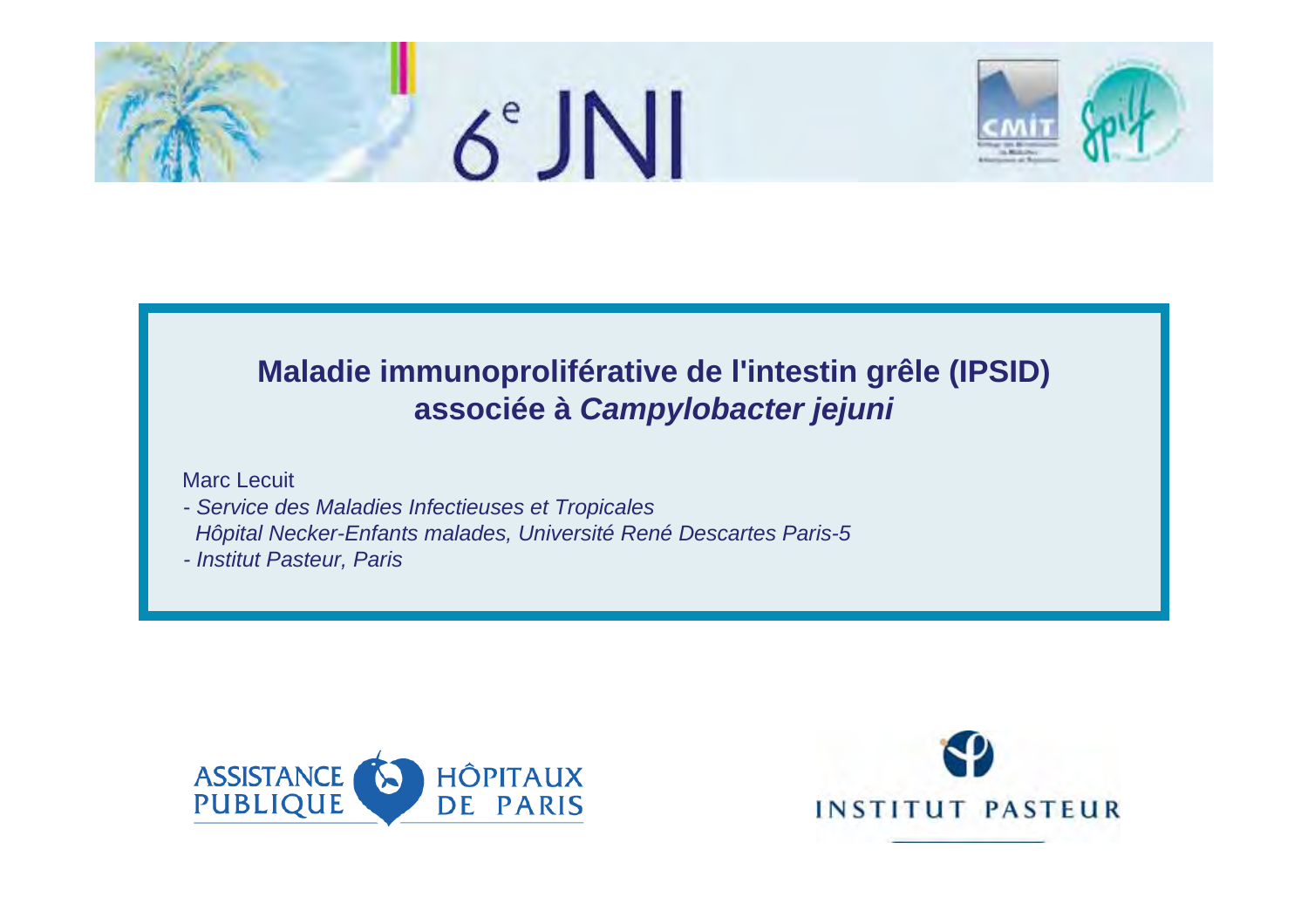# **Definitions**

- **IPSID** (**I**mmuno **P**roliferative **S**mall **I**ntestinal **D**isease)
	- <sup>=</sup>**Alpha-heavy chain disease**
	- <sup>=</sup>**Mediterranean lymphoma**
	- M. Seligmann, Science 1968
- -Developing countries • Mediterranean basin
	- Middle and Far East
	- Africa
- - Characterized by
	- y Small intestine **lymphoplasmacyte infiltration**
	- y Secretion of a **truncated immunoglobulin alpha-heavy chain**
- WHO classification: • Extranodal marginal zone B-cell lymphoma
	- y **MALT type** (P. Isaacson, Cancer 1983)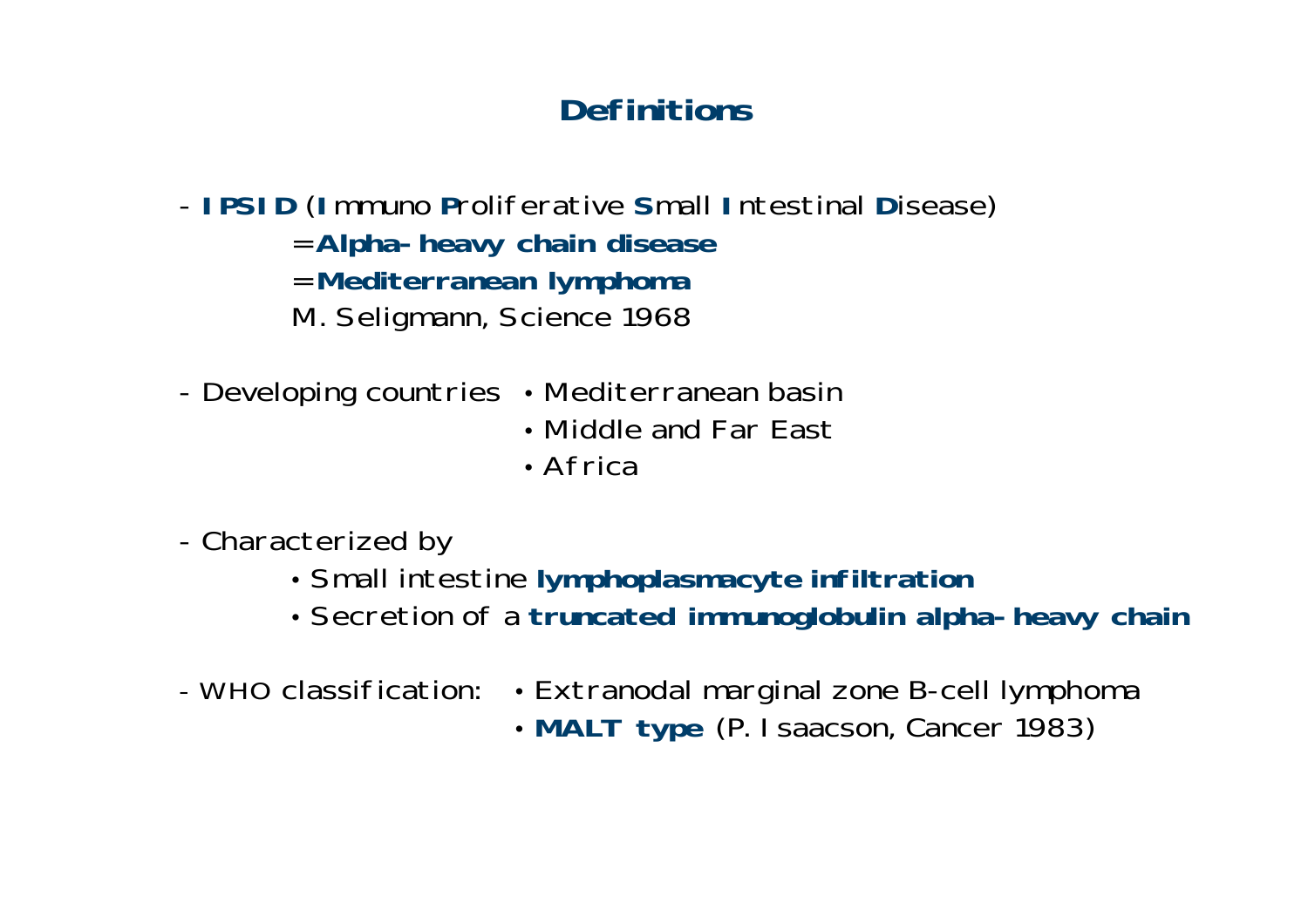# **Efficacy of antimicrobial treatments in Gastrointestinal MALT lymphomas**

Late 60's

## **IPSID**

Ampicillin, Metronidazole **Tetracycline** 

Early 90's

# **Gastric lymphoma**

Eradication of *H. pylori*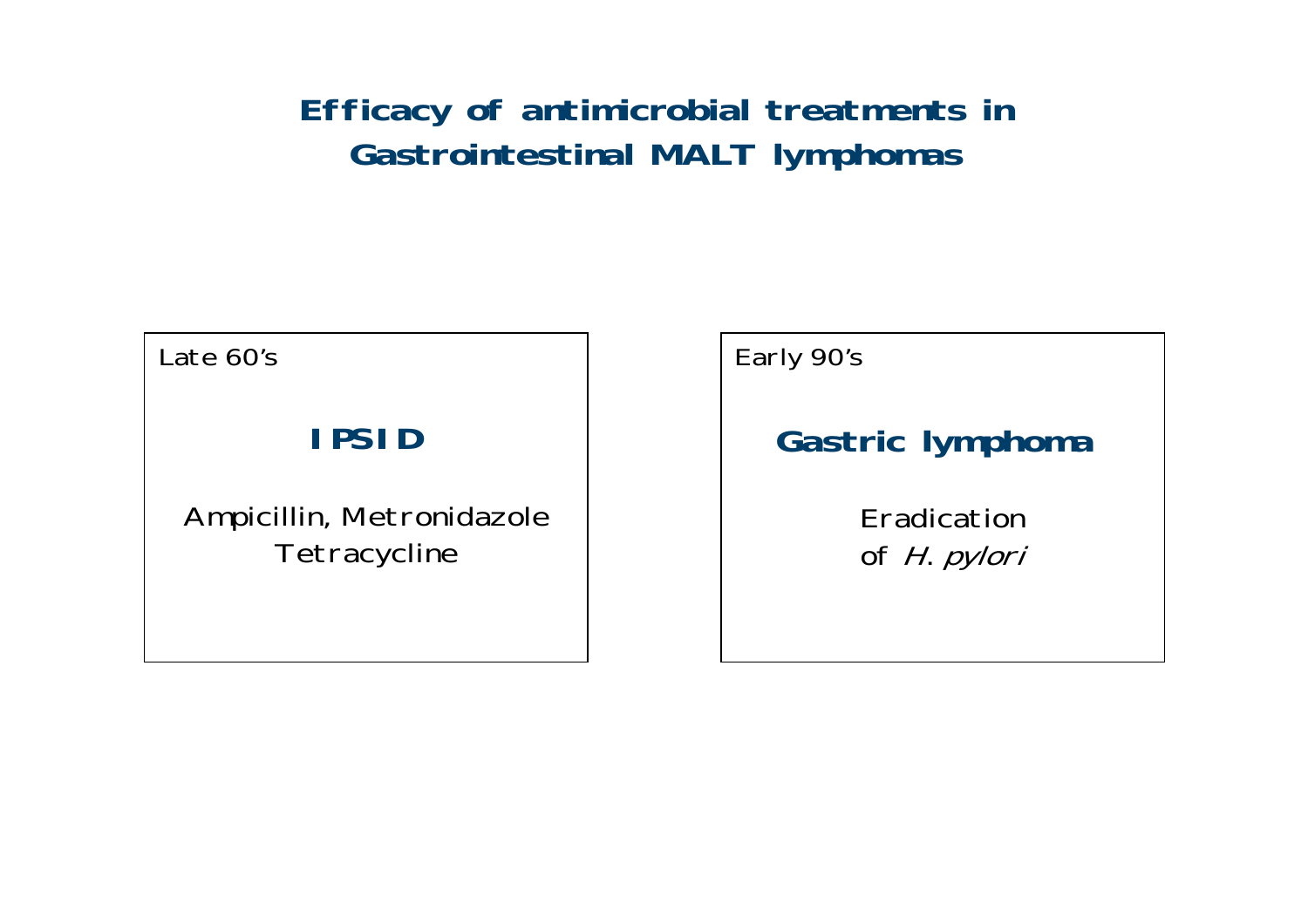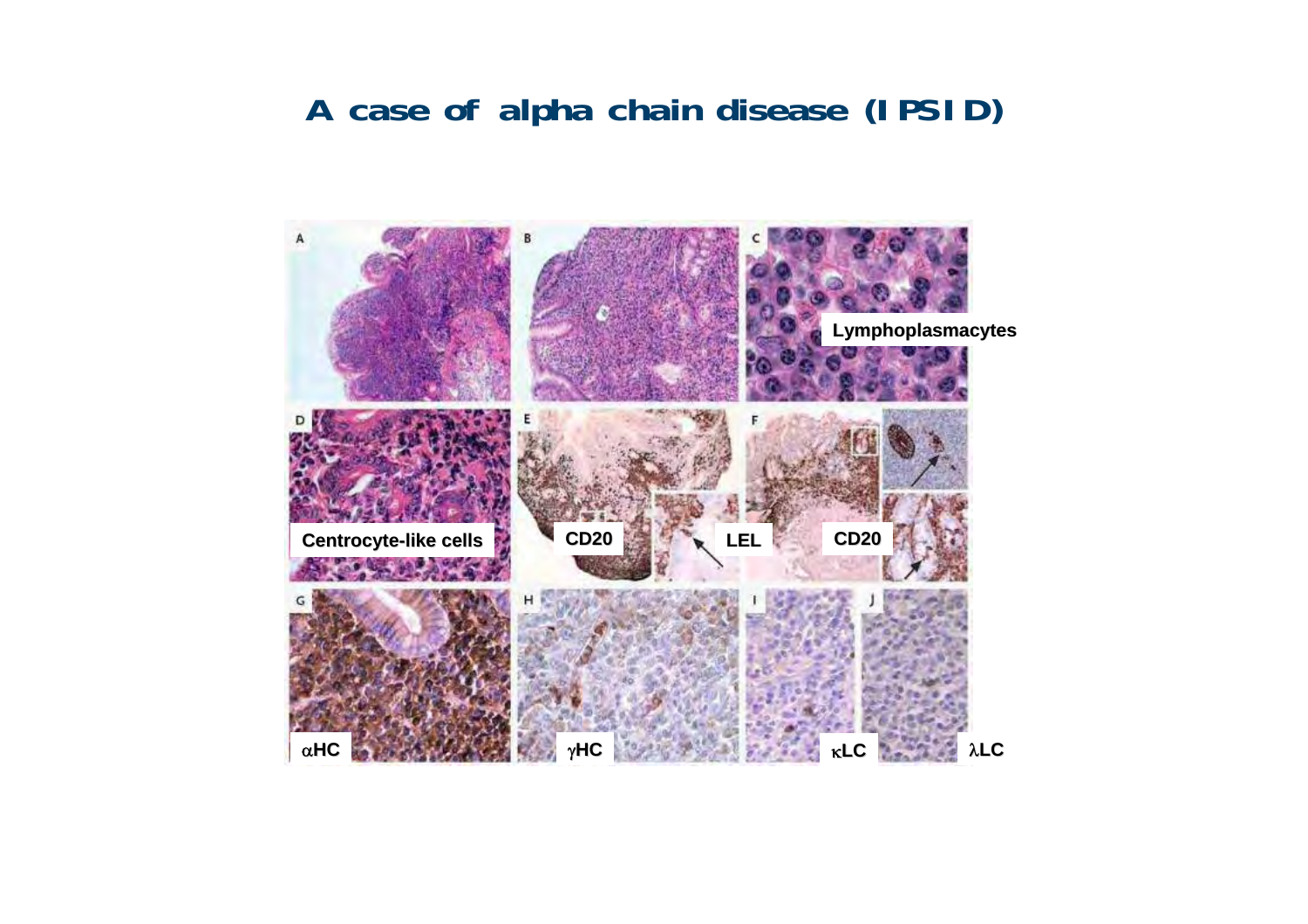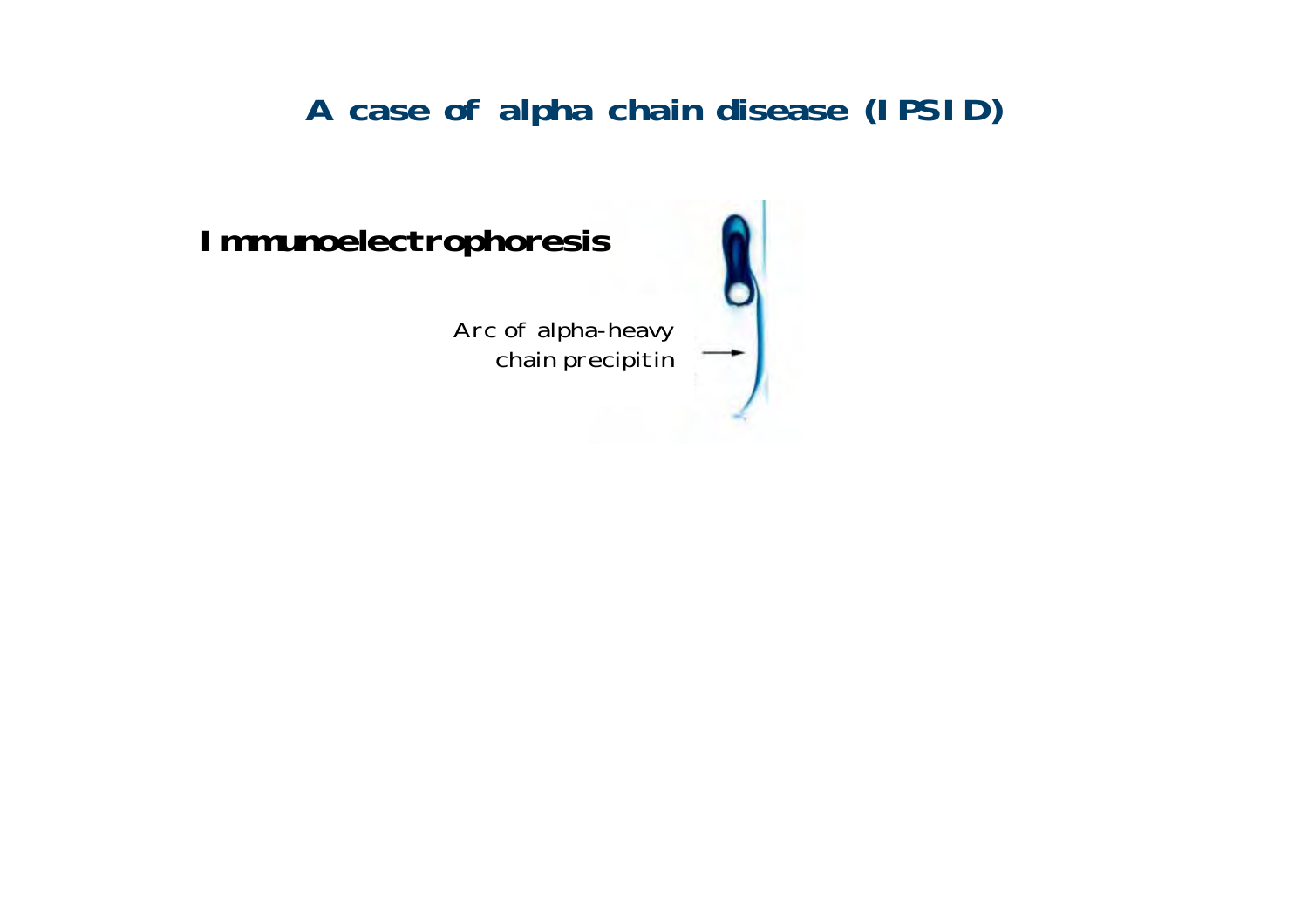### **Treatment**

- Eradication of H. *pylori* Amoxicillin + Metronidazole + Clarithromycin Omeprazole
- Rationale
	- Usual efficacy of antibiotics in stage A IPSID
	- $\bullet$  Gastric extension of the disease
	- Similarities between Gastric MALT lymphoma and IPSID
	- Case report of *H. pylori*-associated IPSID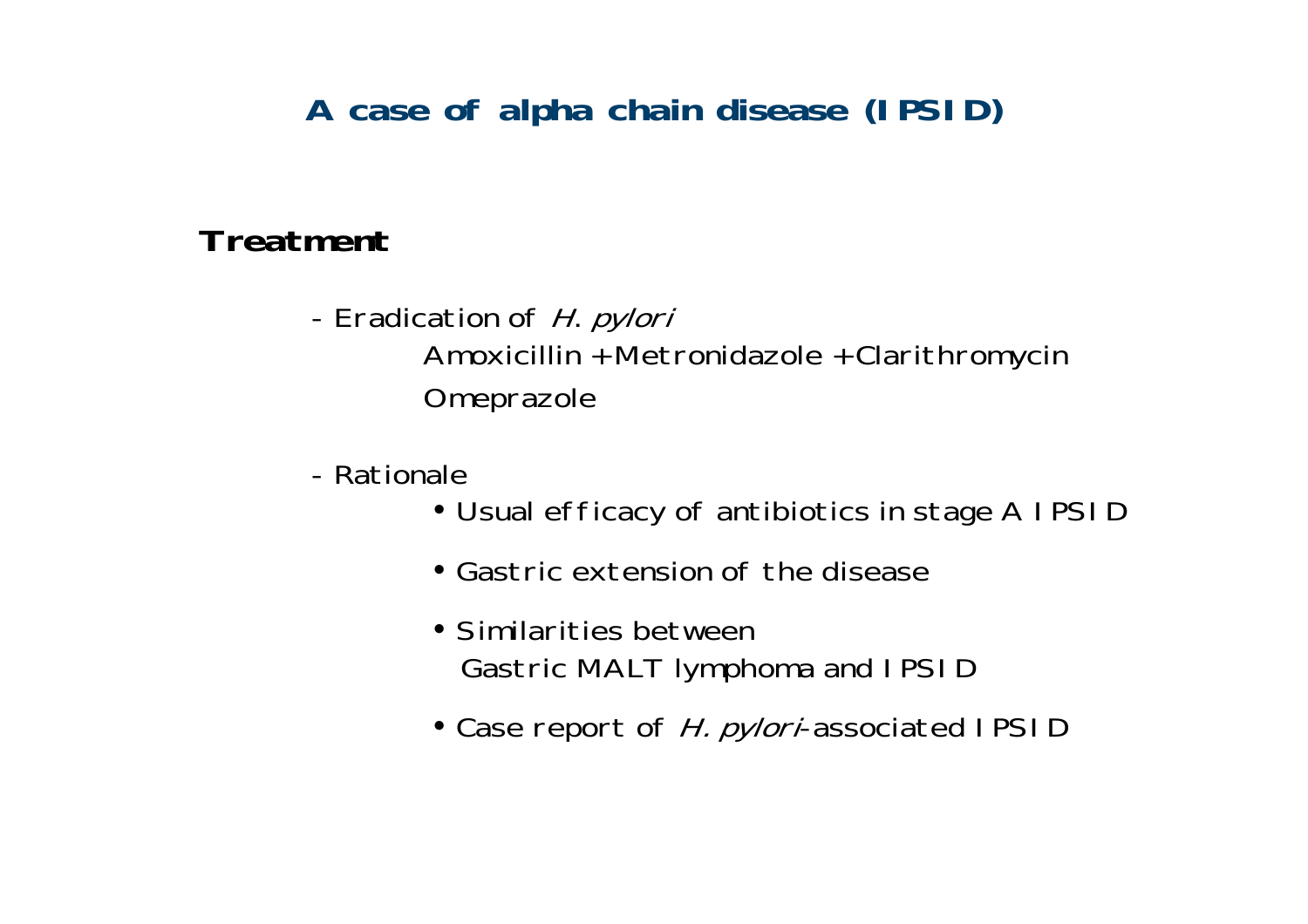### **Dramatic efficacy**

- Rapid regression of clinical signs
- Rapid regression of biological abnormalities

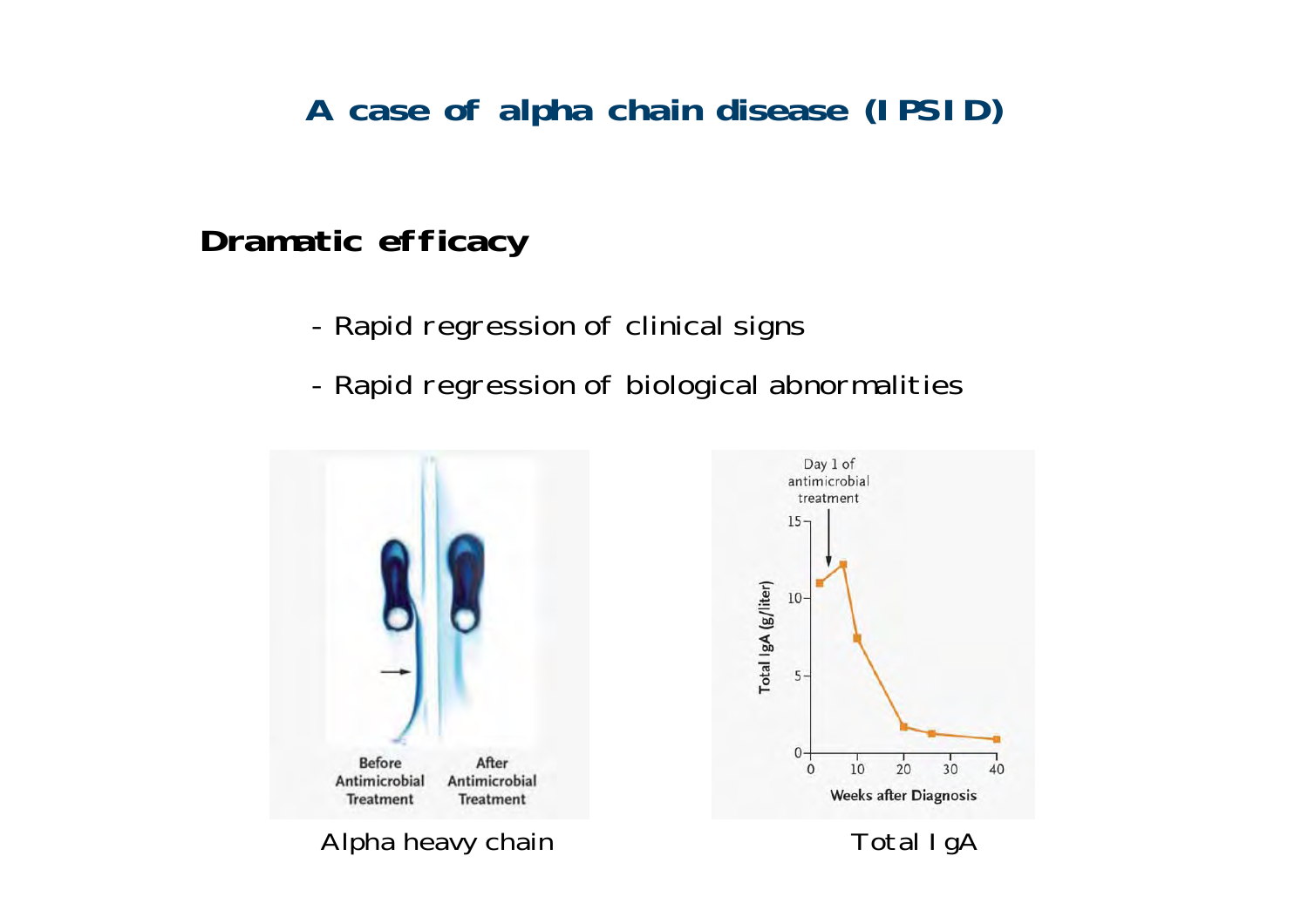### **Litterature**

- Microbiological investigations: unsuccessful (Harzic, 1985)
- But… potential "uncultivability"

# **Strategy**

- No a priori
- -Same as for Whipple's disease (Relman, NEJM 1992)

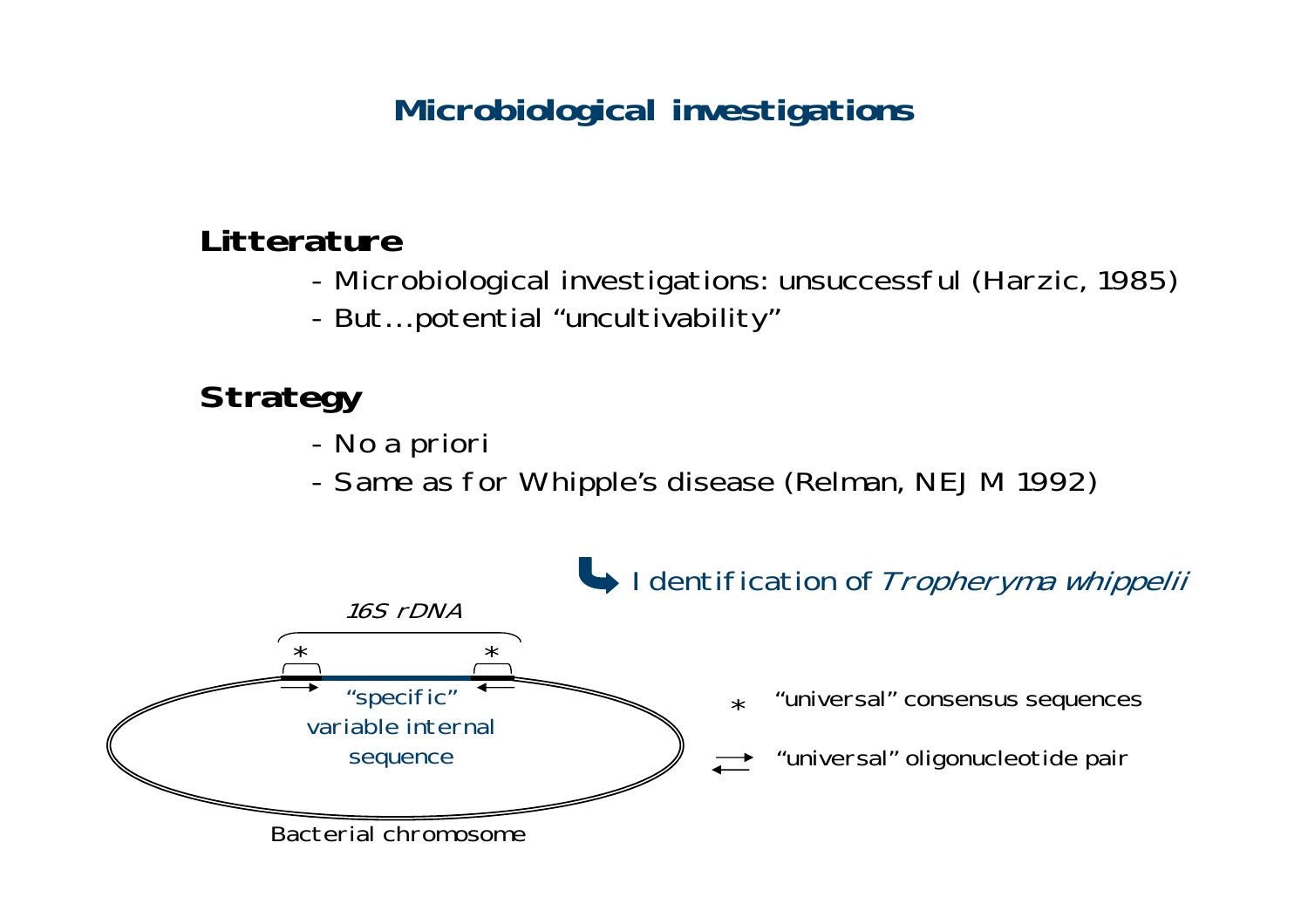**"Universal" 16S PCR amplification**

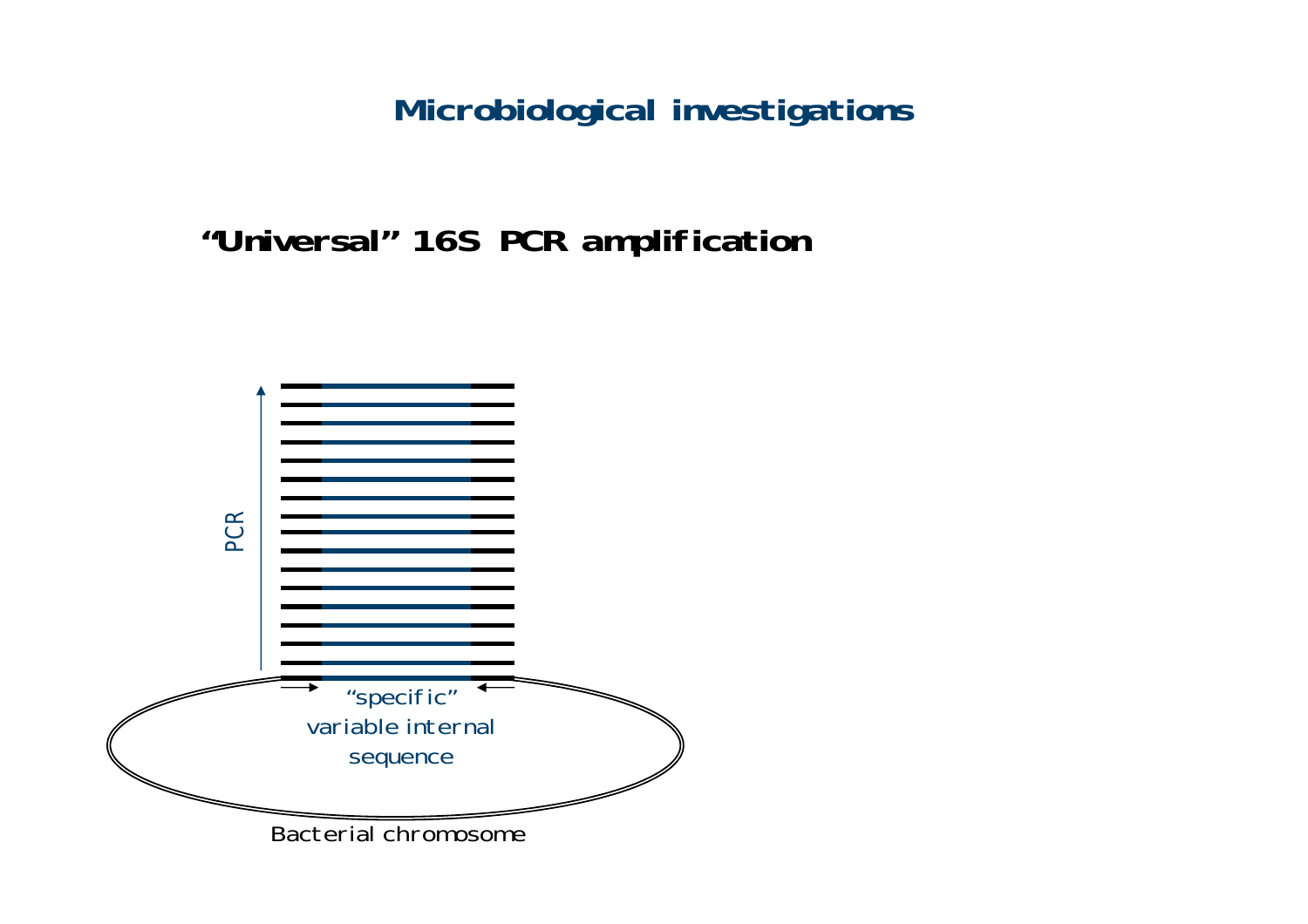**Subcloning,Transformation, Sequencing of inserts**

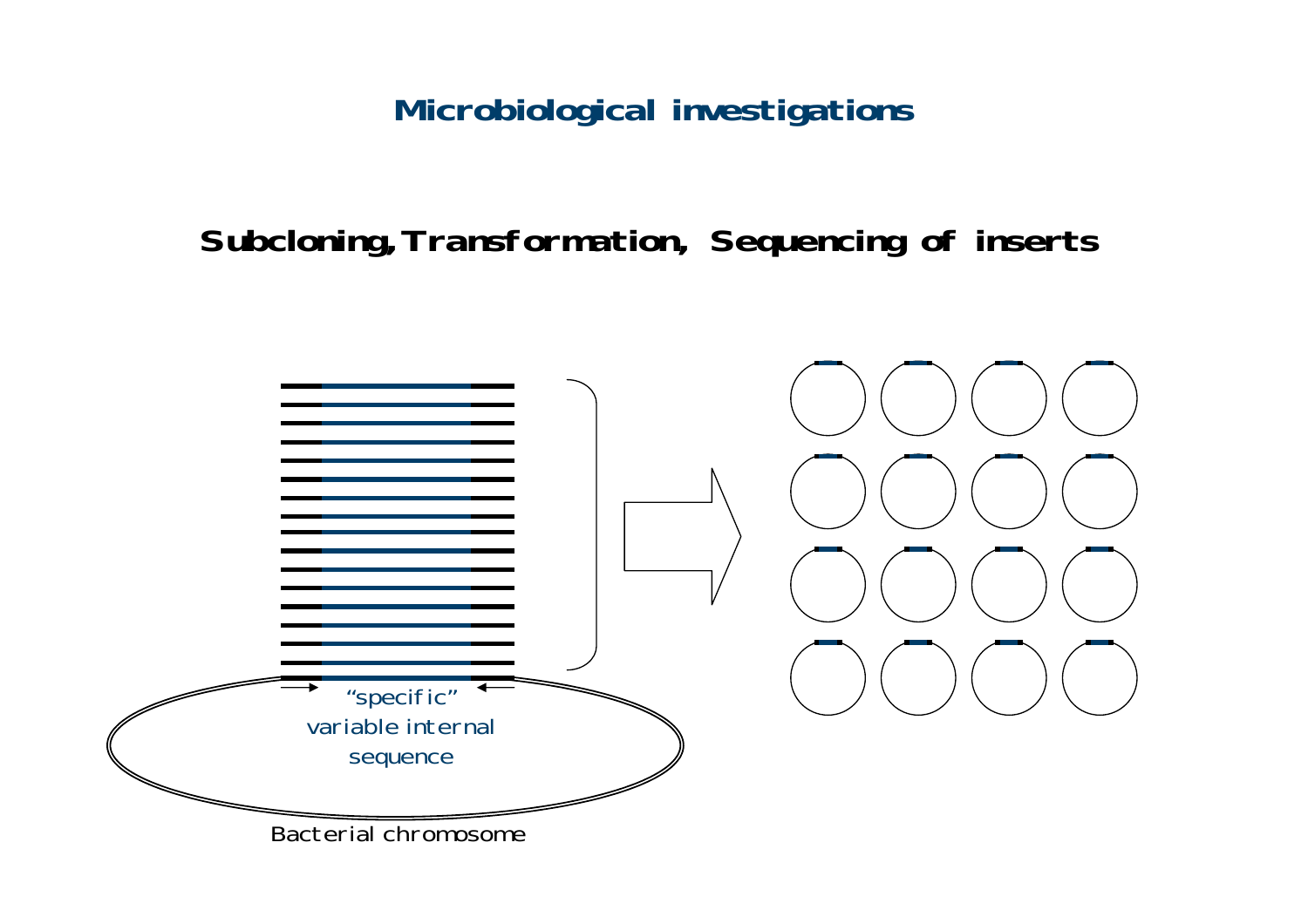### **Phylogenetic analysis and species identification**



 $5%$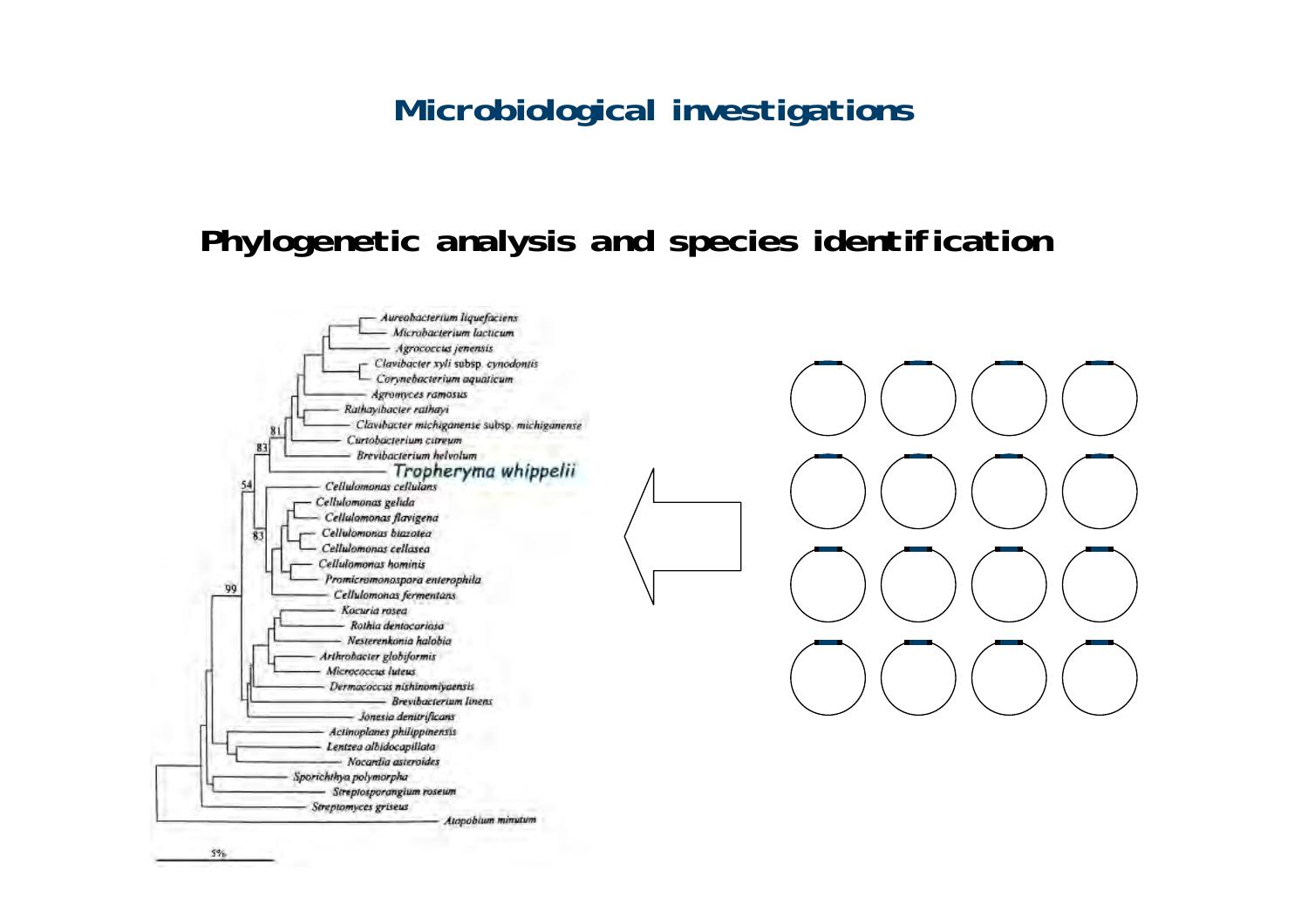**Results of 16S PCR**

16S PCR = positive = presence of bacterial genomes

**Subcloning**

**Sequencing**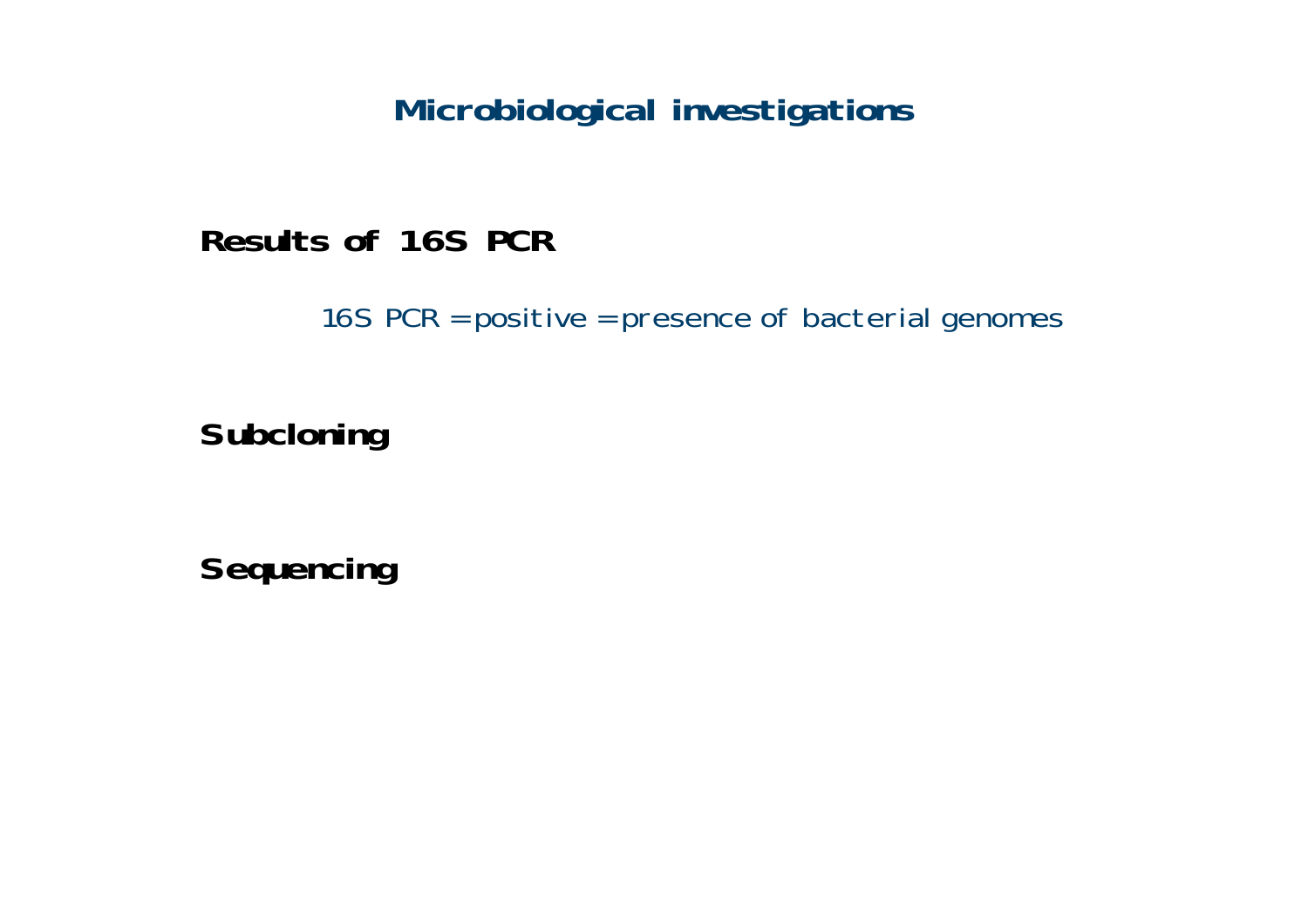### **Insert sequences**

12 independent clones

| 8/12 | $\rightarrow$ | Campylobacter jejuni                                                                       |                                                   |  |  |
|------|---------------|--------------------------------------------------------------------------------------------|---------------------------------------------------|--|--|
| 4/12 | $\rightarrow$ | 1/12 Abiotrophia sp.<br>1/12 Neisseria sp.<br>1/12 Lactococcus sp.<br>1/12 Haemophilus sp. | <i>i.e.</i> members of the<br>oropharyngeal flora |  |  |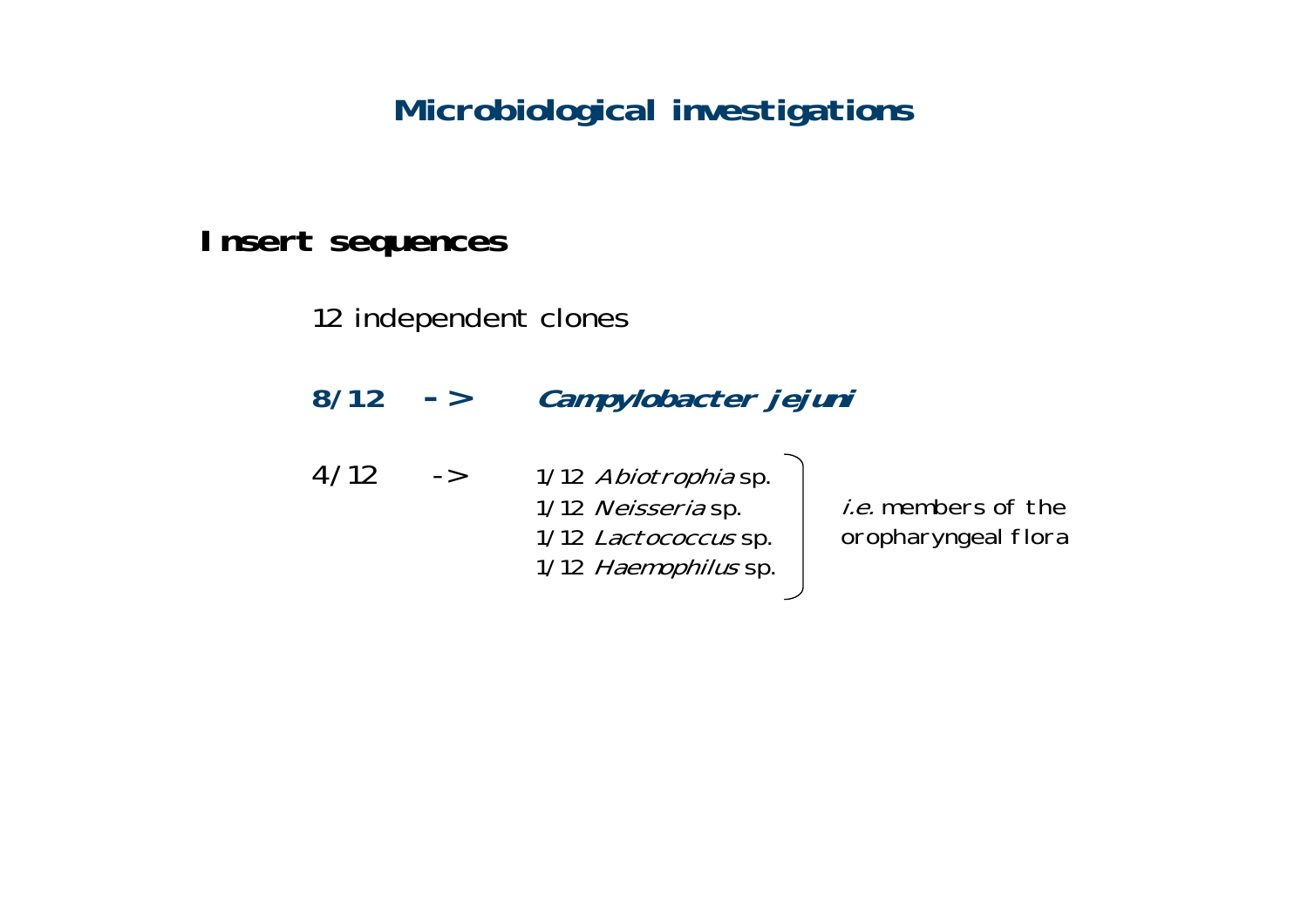# **Confirmation by specific PCRs**

| Results of Polymerase-Chain-Reaction (PCR) Assays of Biopsy Specimens from the Index Patient<br>with Immunoproliferative Small Intestinal Disease and Control Samples.* |                      |         |         |                                                                   |  |  |  |  |
|-------------------------------------------------------------------------------------------------------------------------------------------------------------------------|----------------------|---------|---------|-------------------------------------------------------------------|--|--|--|--|
| Specimen                                                                                                                                                                | <b>PCR Results</b>   |         |         |                                                                   |  |  |  |  |
|                                                                                                                                                                         | Bacterial<br>Primers | Primers | Primers | 16S rDNA Campylobacter Helicobacter Enterobacteriaceae<br>Primers |  |  |  |  |
| Controls                                                                                                                                                                |                      |         |         |                                                                   |  |  |  |  |
| Reference strain                                                                                                                                                        |                      |         |         |                                                                   |  |  |  |  |
| Campylobacter jejuni                                                                                                                                                    | $^{+}$               | $^{+}$  |         |                                                                   |  |  |  |  |
| Helicobacter pylori                                                                                                                                                     | $^{+}$               |         | $^{+}$  |                                                                   |  |  |  |  |
| Escherichia coli                                                                                                                                                        | $^{+}$               |         |         | $^{+}$                                                            |  |  |  |  |
| Duodenum from 10 controls with diarrhea of unknown<br>origin                                                                                                            | <b>ND</b>            |         |         | ΝD                                                                |  |  |  |  |
| Index patient                                                                                                                                                           |                      |         |         |                                                                   |  |  |  |  |
| Stomach and jejunum before antimicrobial treatment                                                                                                                      | $+$                  |         |         |                                                                   |  |  |  |  |
| Stomach and jejunum on day 8 of antimicrobial treatment                                                                                                                 |                      |         |         |                                                                   |  |  |  |  |
| Stool before antimicrobial treatment                                                                                                                                    | <b>ND</b>            |         |         | ΝD                                                                |  |  |  |  |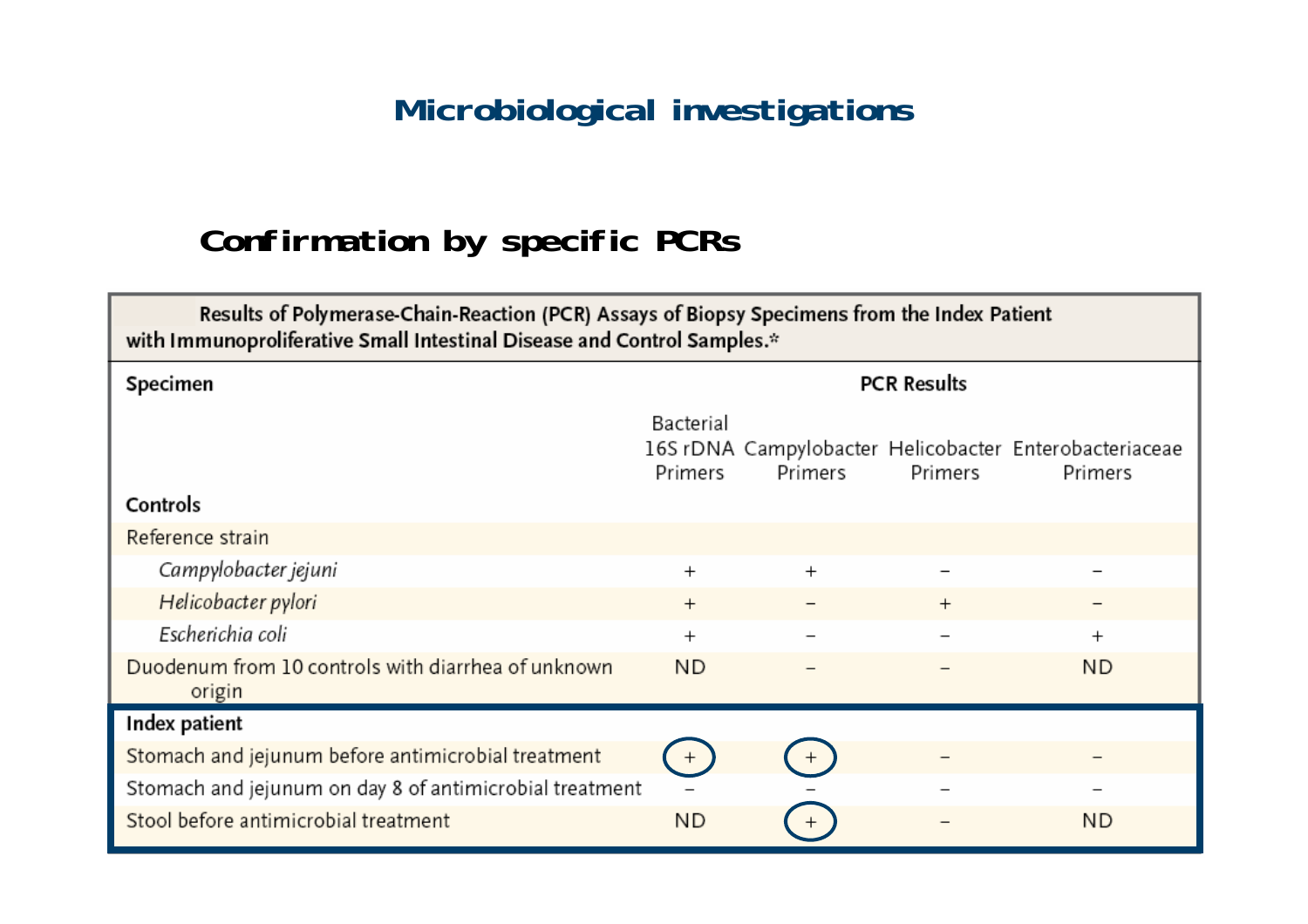# **In situ hybridization**

 Objective Visualize C. jejuni within the IPSID tissue

- Method

Generation of a DNA probe (Cj-490) hybridizing specifically with C. jejuni 16S RNA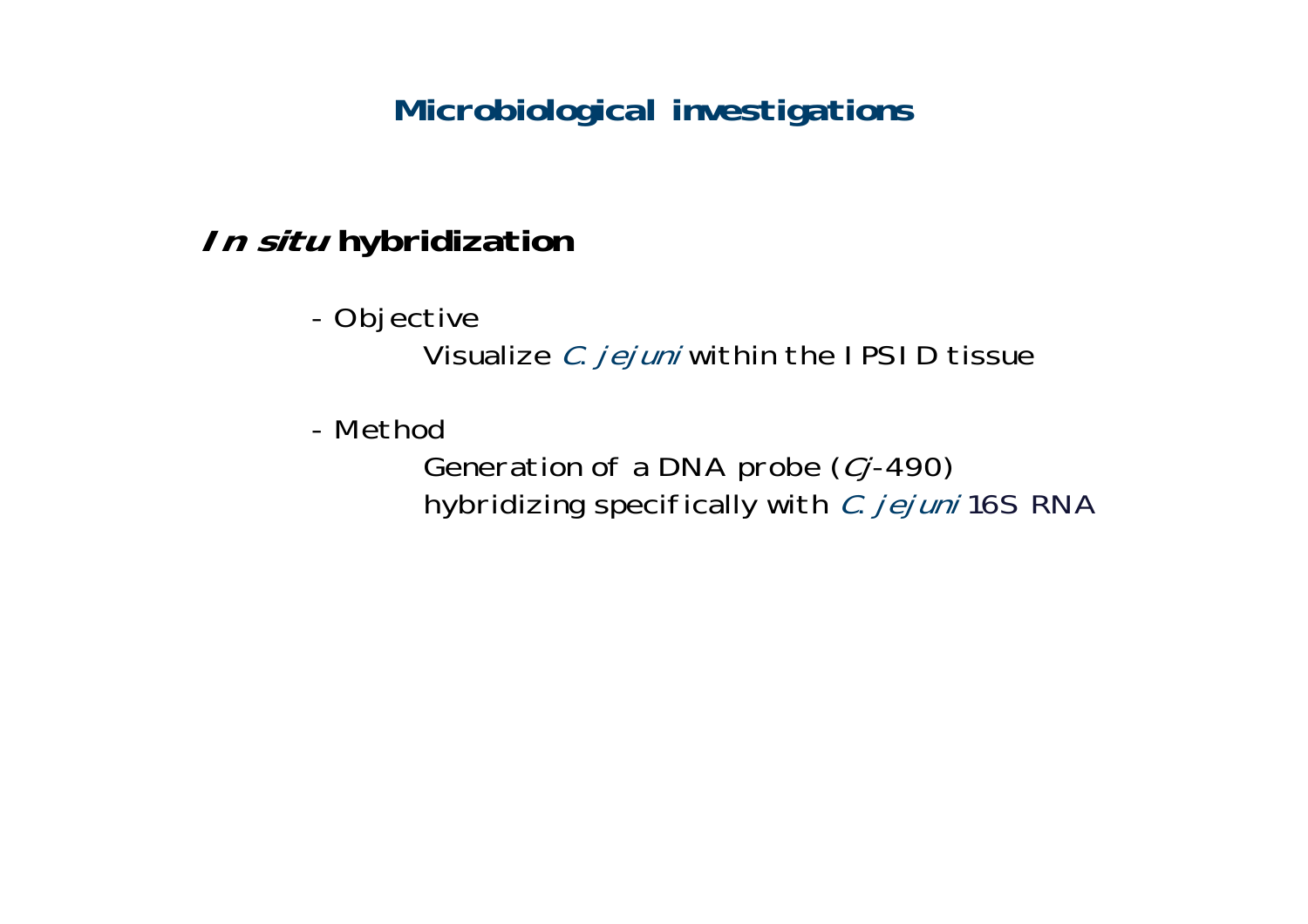# **In situ hybridization**

Sensitivity

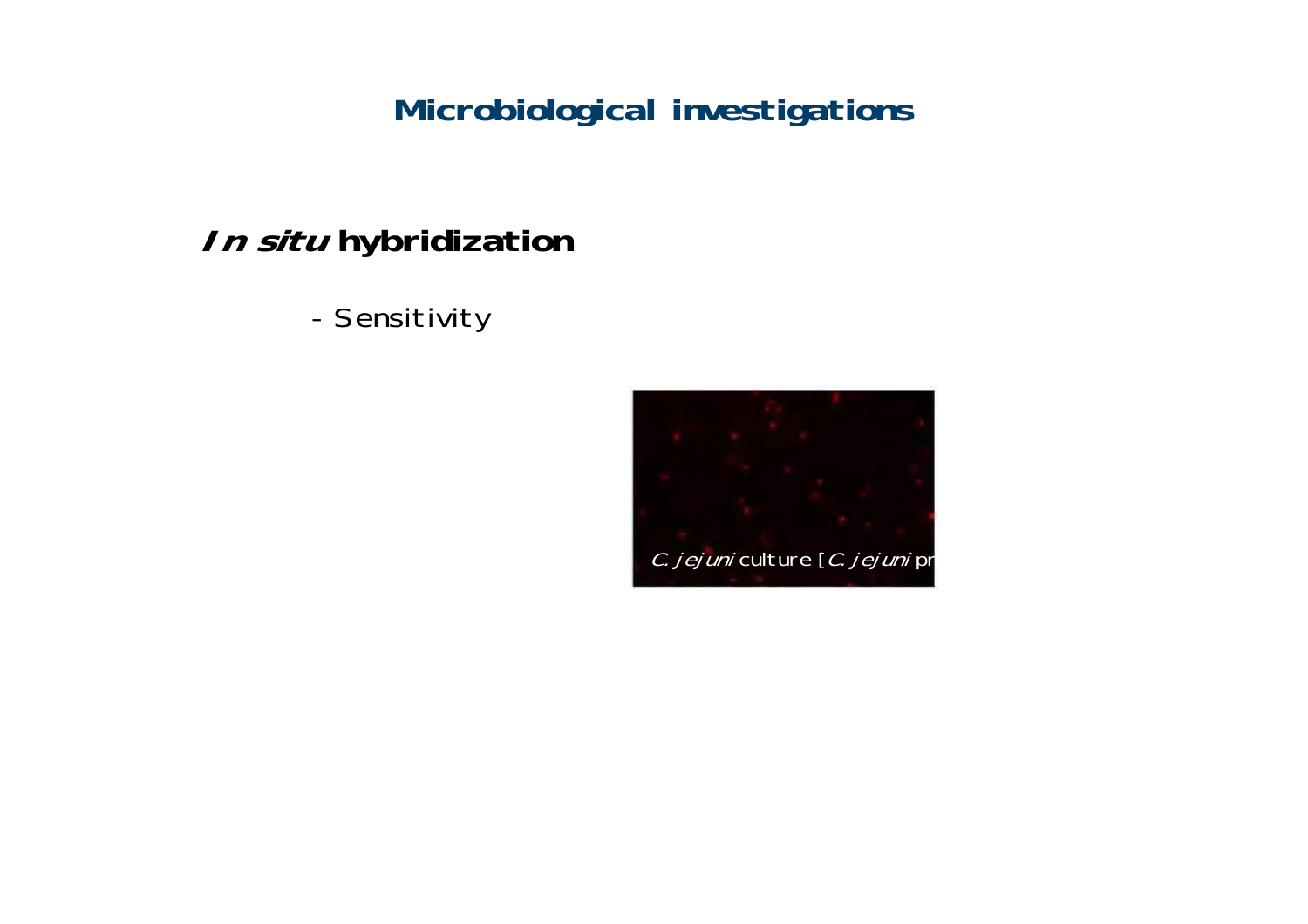# **In situ hybridization**

Specificity

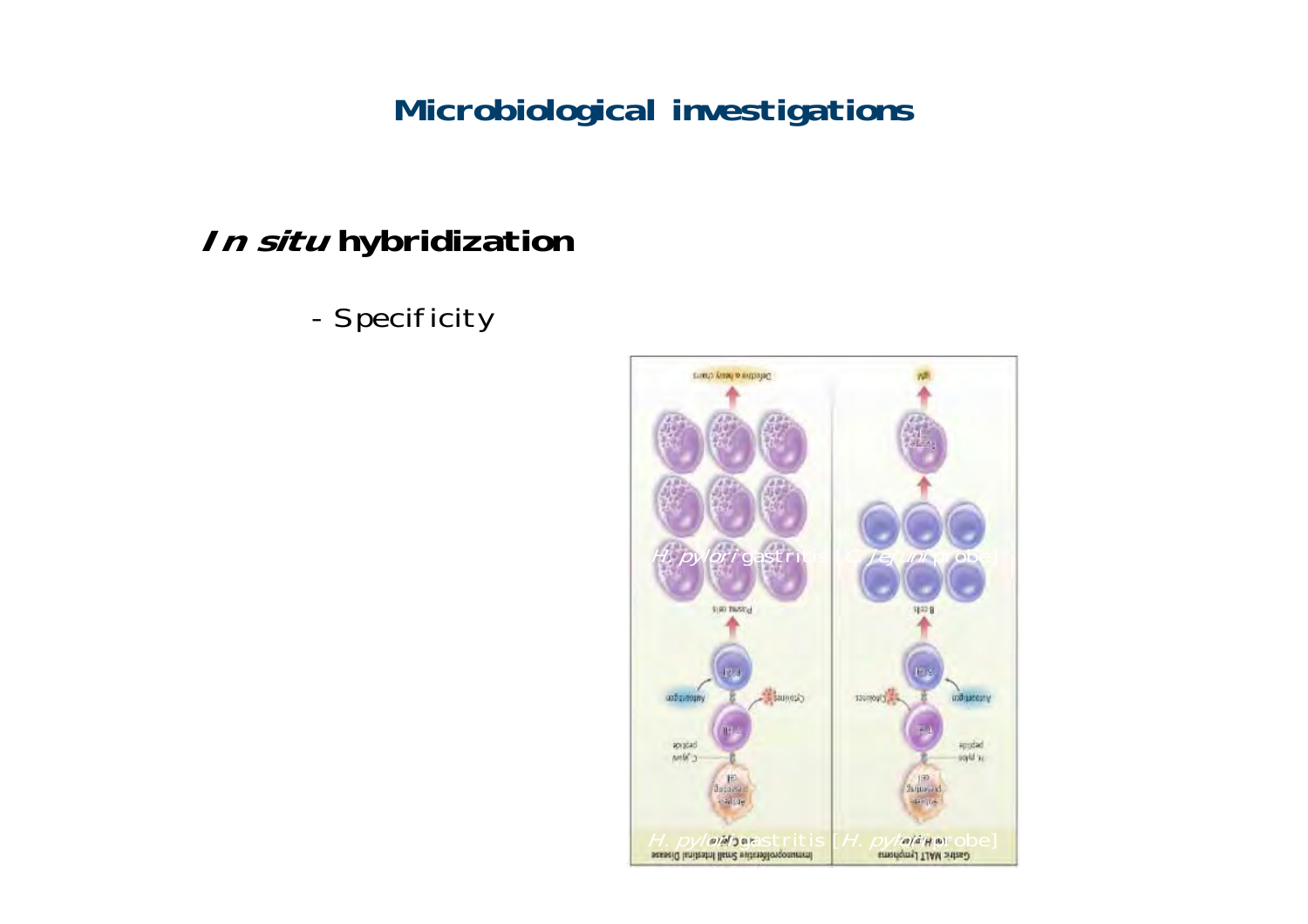# **In situ hybridization**

### - Results

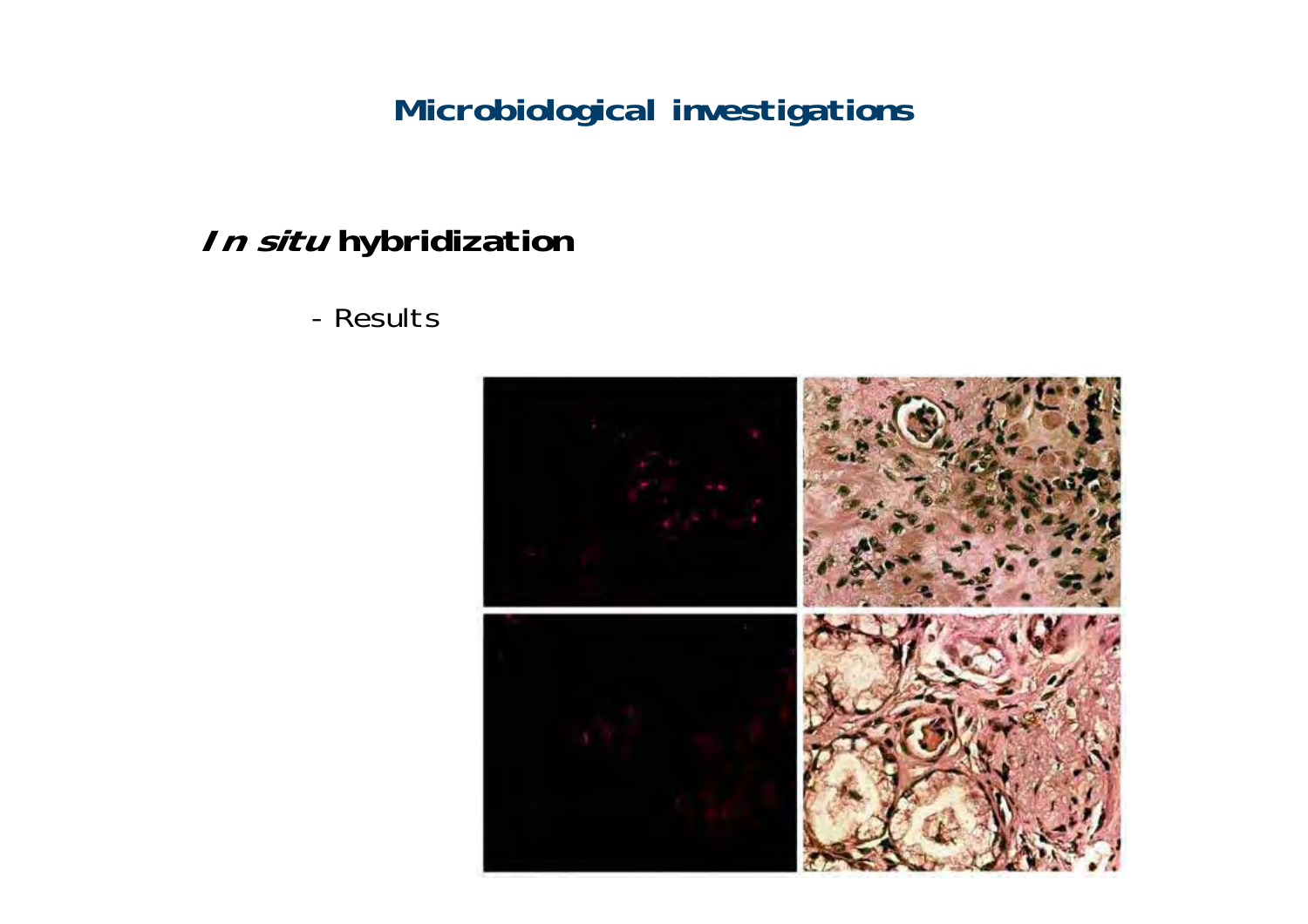## **Immunohistochemistry**

- Results

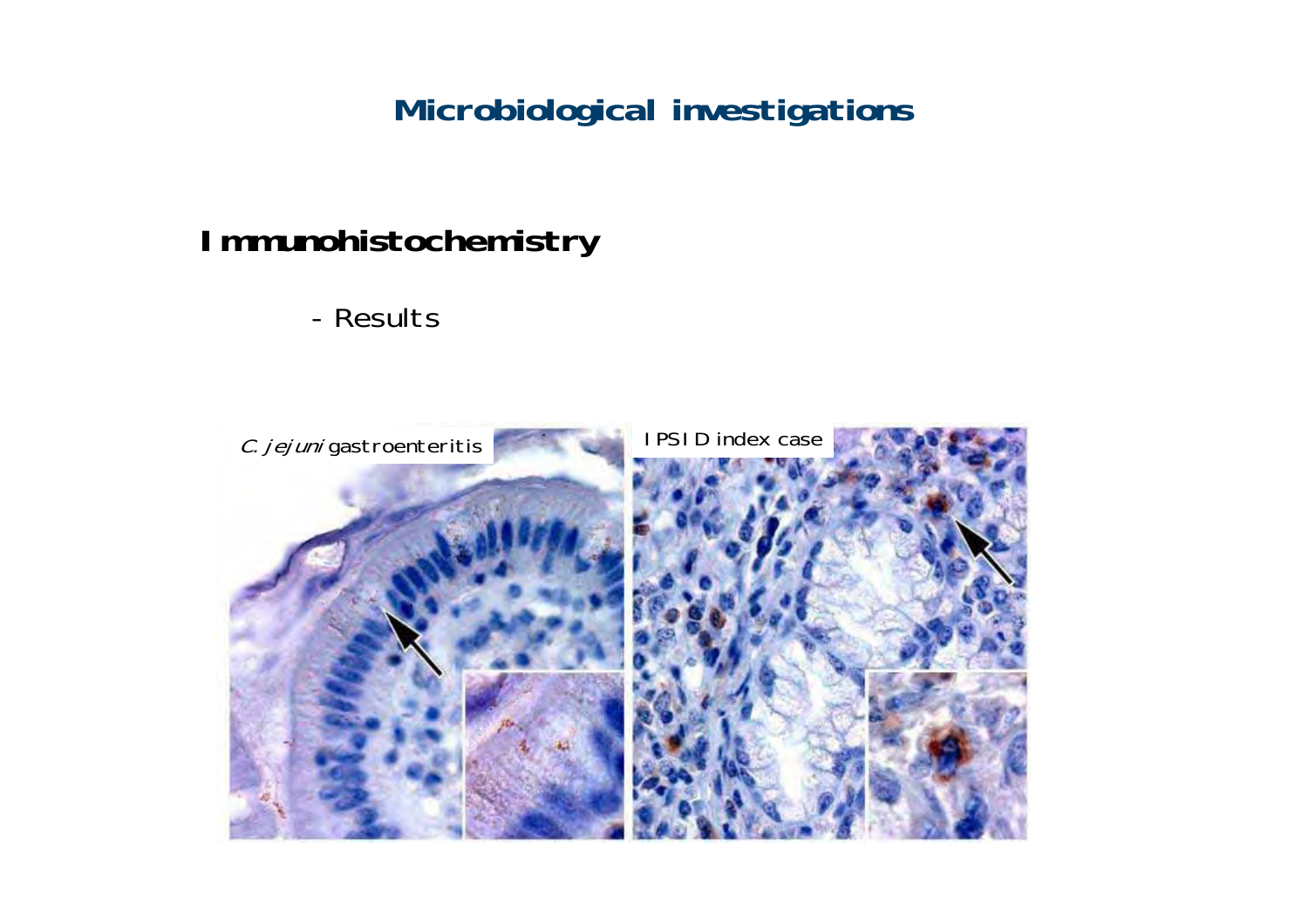## **Study of other cases of IPSID**

### **Retrospective and monocentric study**

- Material available from 6 cases of IPSI D
- Archival paraffin-embedded jejunal biopsy specimens made at the time of the diagnosis (no prior treatment)
- Fixed in Bouin…

No amplifiable DNA (ß-actin control negative)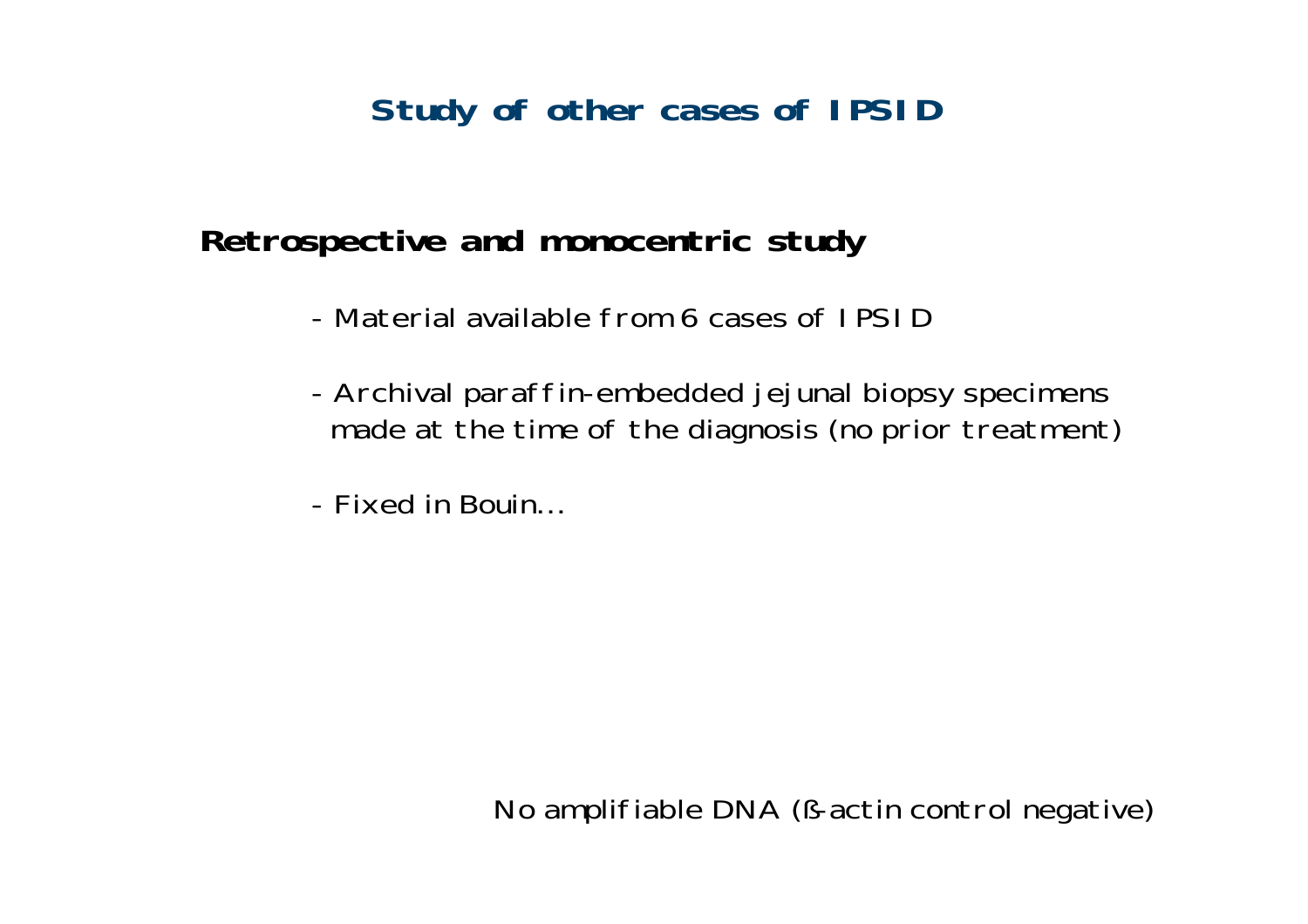## **Study of other cases of IPSID**

### FISH and immunohistochemistry

| Results of Fluorescence in Situ Hybridization and Immunohistochemical Assays of Biopsy Specimens<br>from the Index Patient, Six Other Patients with Immunoproliferative Small Intestinal Disease, and Controls.* |                             |                                      |                              |                                     |                       |  |  |  |  |
|------------------------------------------------------------------------------------------------------------------------------------------------------------------------------------------------------------------|-----------------------------|--------------------------------------|------------------------------|-------------------------------------|-----------------------|--|--|--|--|
| <b>Group and Diagnosis</b>                                                                                                                                                                                       | <b>FISH Results</b>         |                                      |                              | Immunohistochemical Results         |                       |  |  |  |  |
|                                                                                                                                                                                                                  | Bacterial 16S<br>rDNA Probe | Campylobacter<br><i>jejuni</i> Probe | Helicobacter<br>pylori Probe | C. jejuni and<br>H. pylori Antibody | H. pylori<br>Antibody |  |  |  |  |
| Controls                                                                                                                                                                                                         |                             |                                      |                              |                                     |                       |  |  |  |  |
| C. jejuni enteritis                                                                                                                                                                                              | $^{+}$                      | $^{+}$                               |                              | $^{+}$                              |                       |  |  |  |  |
| H. pylori gastritis                                                                                                                                                                                              | $^{+}$                      |                                      | $^{+}$                       | $^{+}$                              |                       |  |  |  |  |
| Normal duodenum from<br>10 patients                                                                                                                                                                              | <b>ND</b>                   |                                      |                              |                                     |                       |  |  |  |  |
| Patients†                                                                                                                                                                                                        |                             |                                      |                              |                                     |                       |  |  |  |  |
| Index patient, IPSID stage A                                                                                                                                                                                     | $^+$                        | $^{+}$                               |                              | $^+$                                |                       |  |  |  |  |
| Patient 1, IPSID stage A                                                                                                                                                                                         | $^+$                        | $^{+}$                               |                              | $^{+}$                              |                       |  |  |  |  |
| Patient 2, IPSID stage A                                                                                                                                                                                         | $^{+}$                      | $^{+}$                               |                              | $^{+}$                              |                       |  |  |  |  |
| Patient 3, IPSID stage B                                                                                                                                                                                         | $\overline{+}$              |                                      |                              |                                     |                       |  |  |  |  |
| Patient 4, IPSID stage A                                                                                                                                                                                         | $^{+}$                      |                                      |                              |                                     |                       |  |  |  |  |
| Patient 5, IPSID stage A                                                                                                                                                                                         |                             |                                      |                              |                                     |                       |  |  |  |  |
| Patient 6, IPSID stage B                                                                                                                                                                                         |                             |                                      |                              |                                     |                       |  |  |  |  |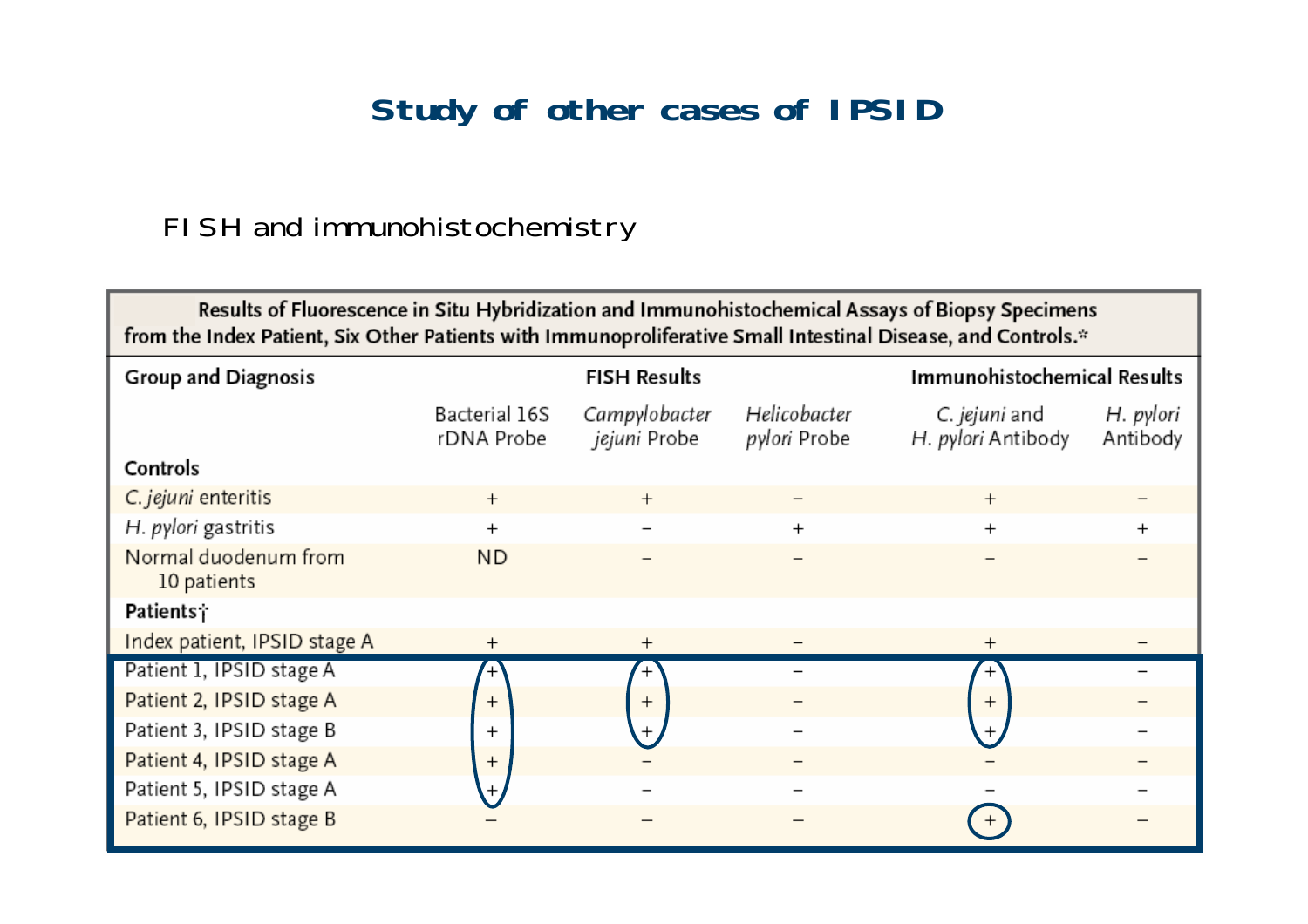## **Study of other cases of IPSID**

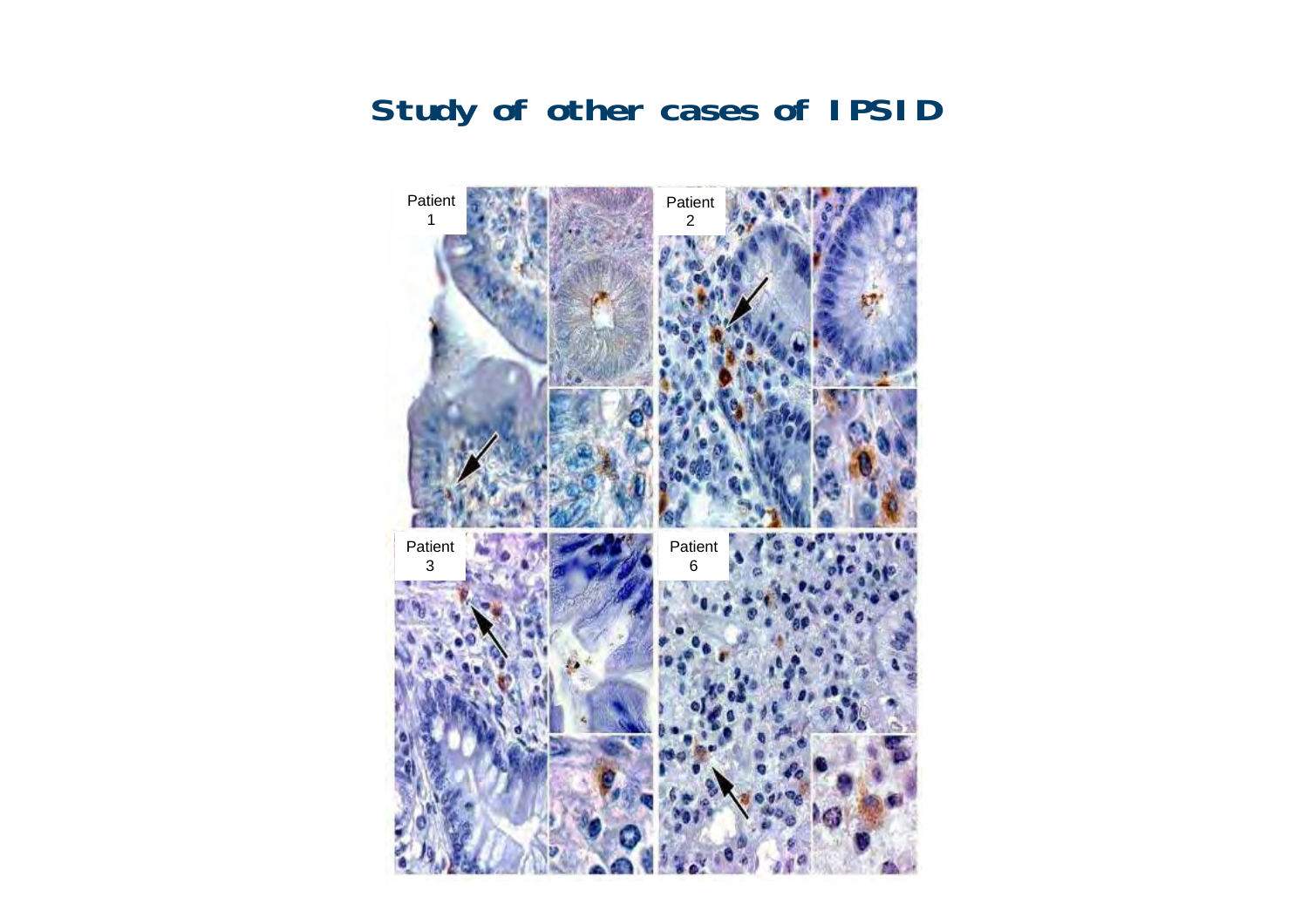# **Implicate C. jejuni in 5 out of 7 cases of IPSID studied**

From association to causality …?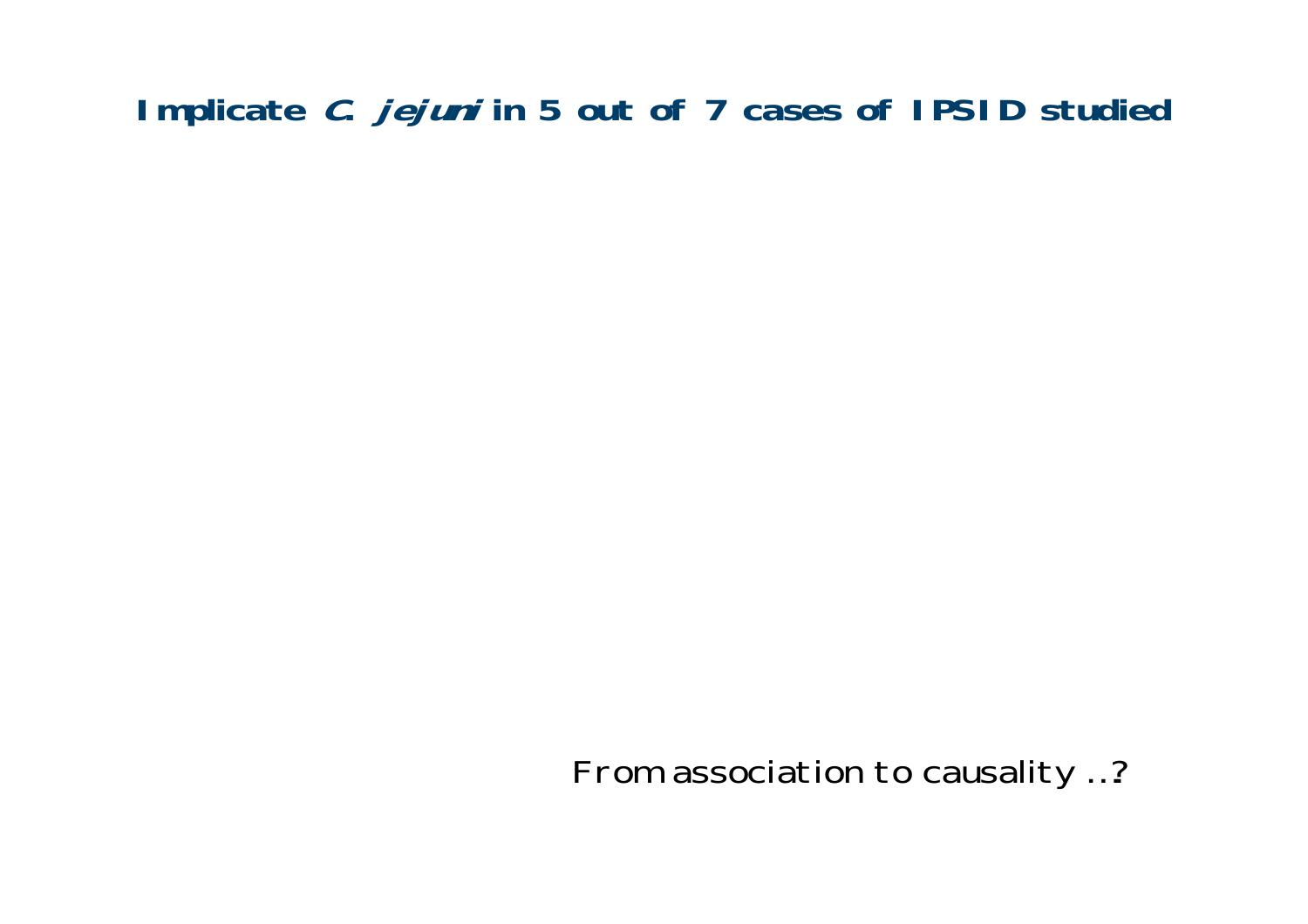### **Implicate C. jejuni in 5 out of 7 cases of IPSID studied**

**Fulfillment of Koch's Postulate**

- 1. Is C. jejuni detectable in the infected host in the early stages of the disease?
- 2. Is it possible to cultivate *C. jejuni* from the diseased tissue?
- 3. Can *C. jejuni* trigger the disease in an animal model?
- 4. If so, can *C. jejuni* be isolated from the diseased animal?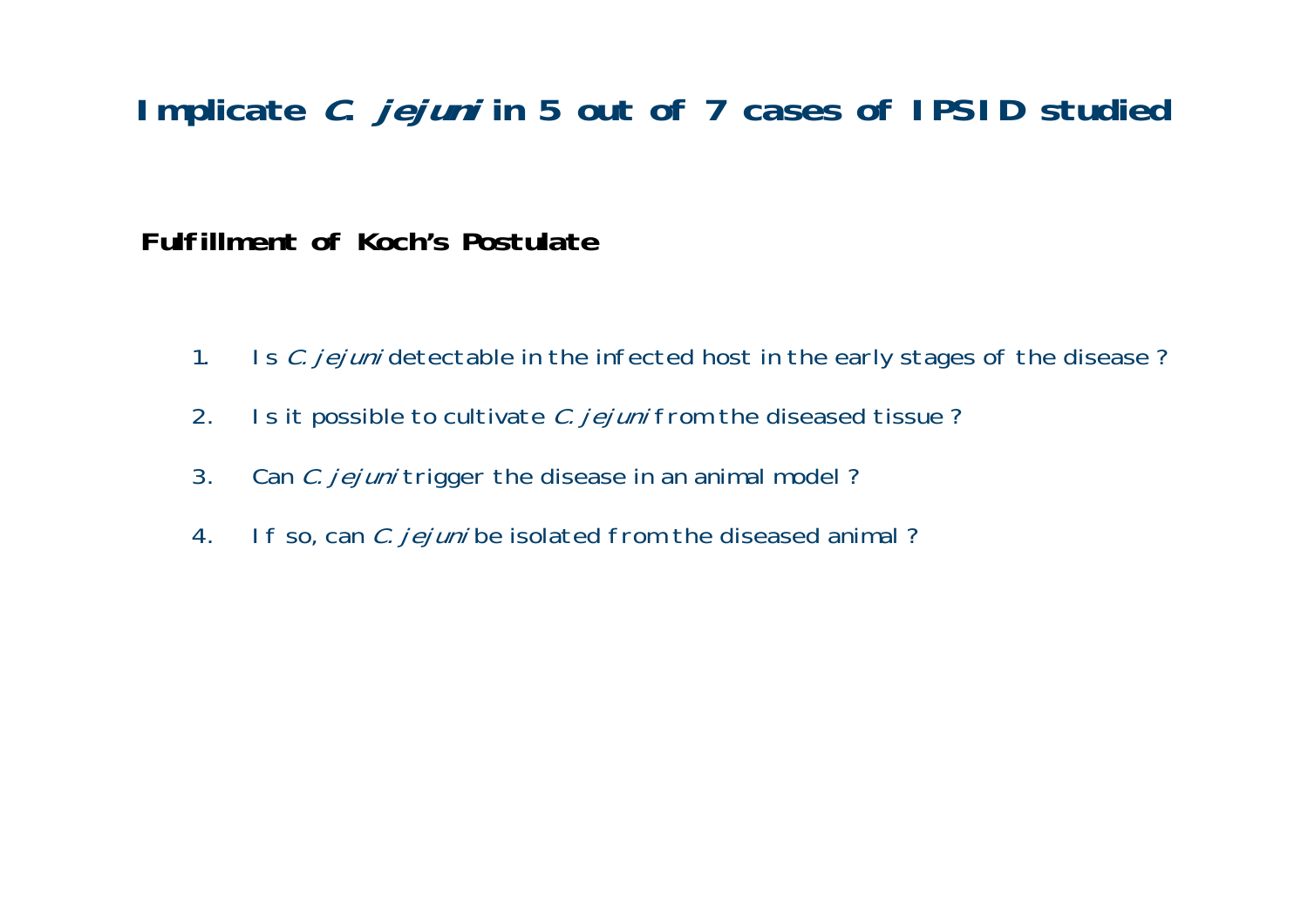### $\bullet$  Epidemiological data

- Epidemiological similarities between the population chronically exposed to *C. jejuni* and the population in which IPSID occurs
- RR of *C. jejuni* infection in Morocco = 20 x Finland (Infection, 1984)
- Chronic, relapsing and asymptomatic *C. jejuni* fecal carriage in children in developing countries in which IPSID is prevalent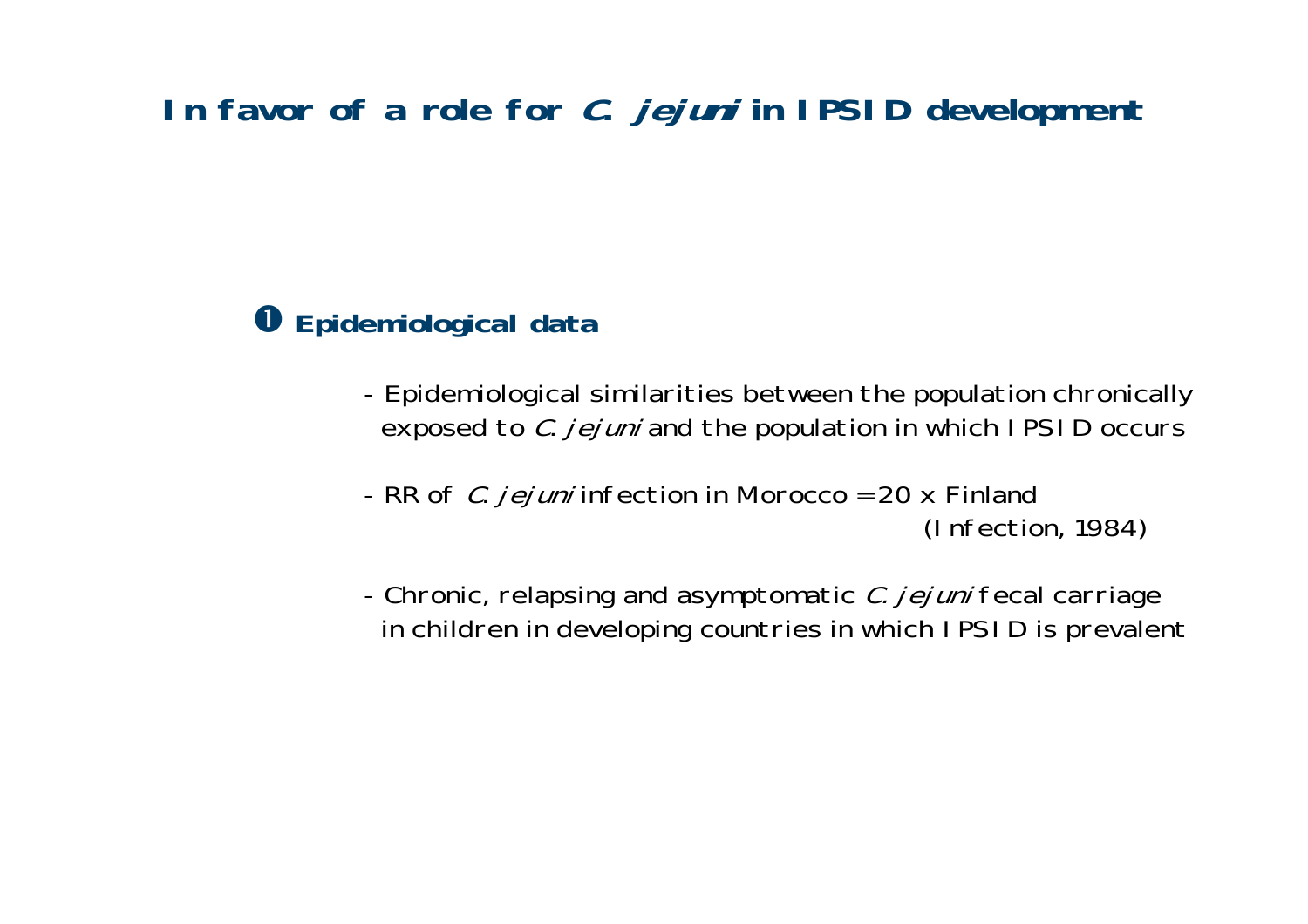**<sup>2</sup>** Microbiological data

- *C. jejuni* diarrhea in the hours following chemotherapy for IPSID (Indian J. Gastroenterol. 1992)
- *C. jejuni* was discovered after IPSID was identified
- *C. jejuni* has to be cultured in a microaerophilic environment

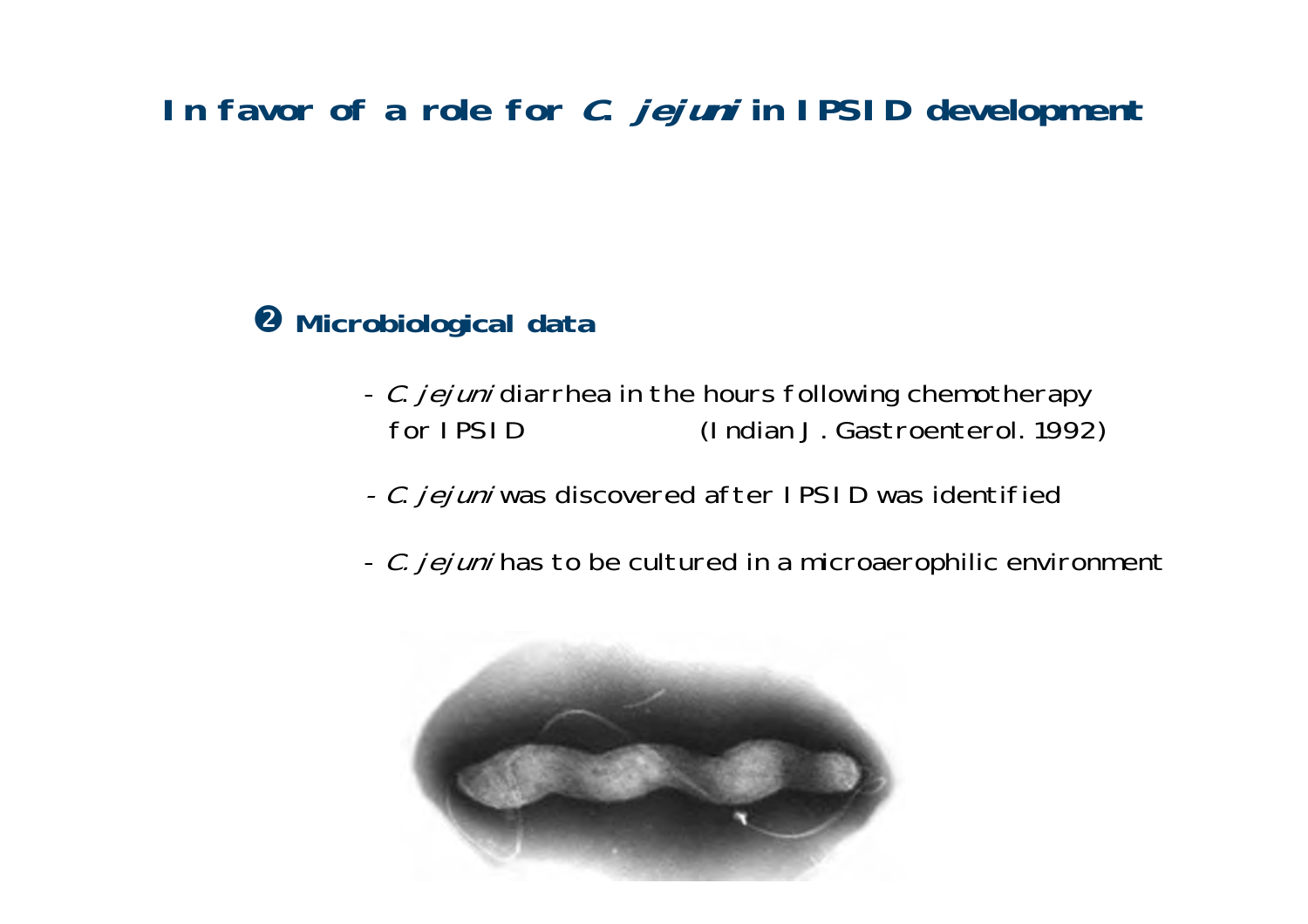#### **8 Therapeutic data**

Antibiotics known to be active in IPSIDare also active against C. jejuni Ampicillin Metronidazole**Tetracycline Macrolides**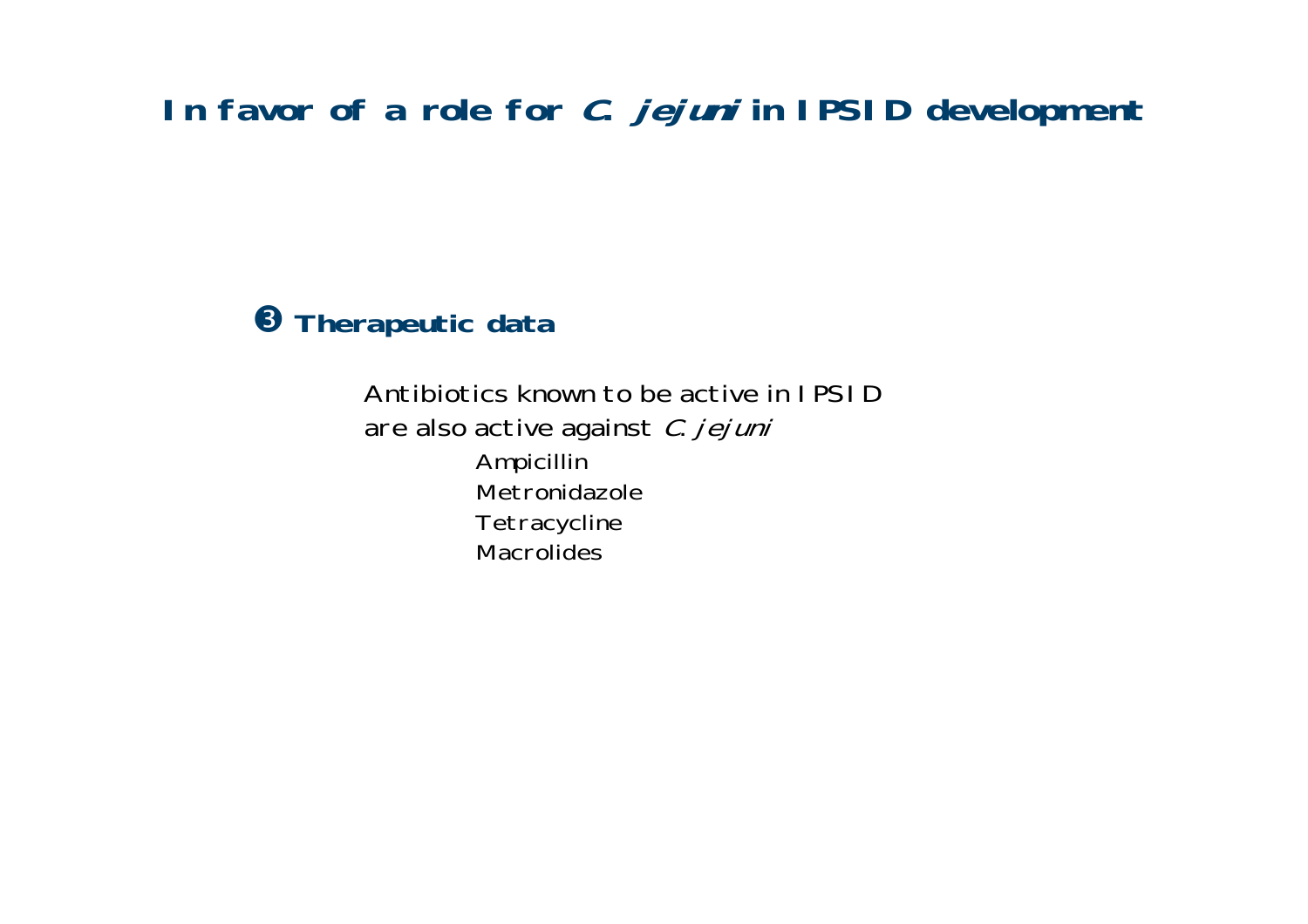### $\bullet$  **Similarities between gastric MALT lymphoma and IPSID as well as between H. pylori and C. jejuni**

Phenotypic similarities Gastric MALT lymphoma / IPSID Distinct locations Stomach / Small intestine

Phylogenetic relatedness

H. pylori / C. jejuni Distinct niches Stomach / Small intestine

> Favors a causal role for *C. jejuni* in IPSI D similar to that played by H. pylori in gastric MALT lymphoma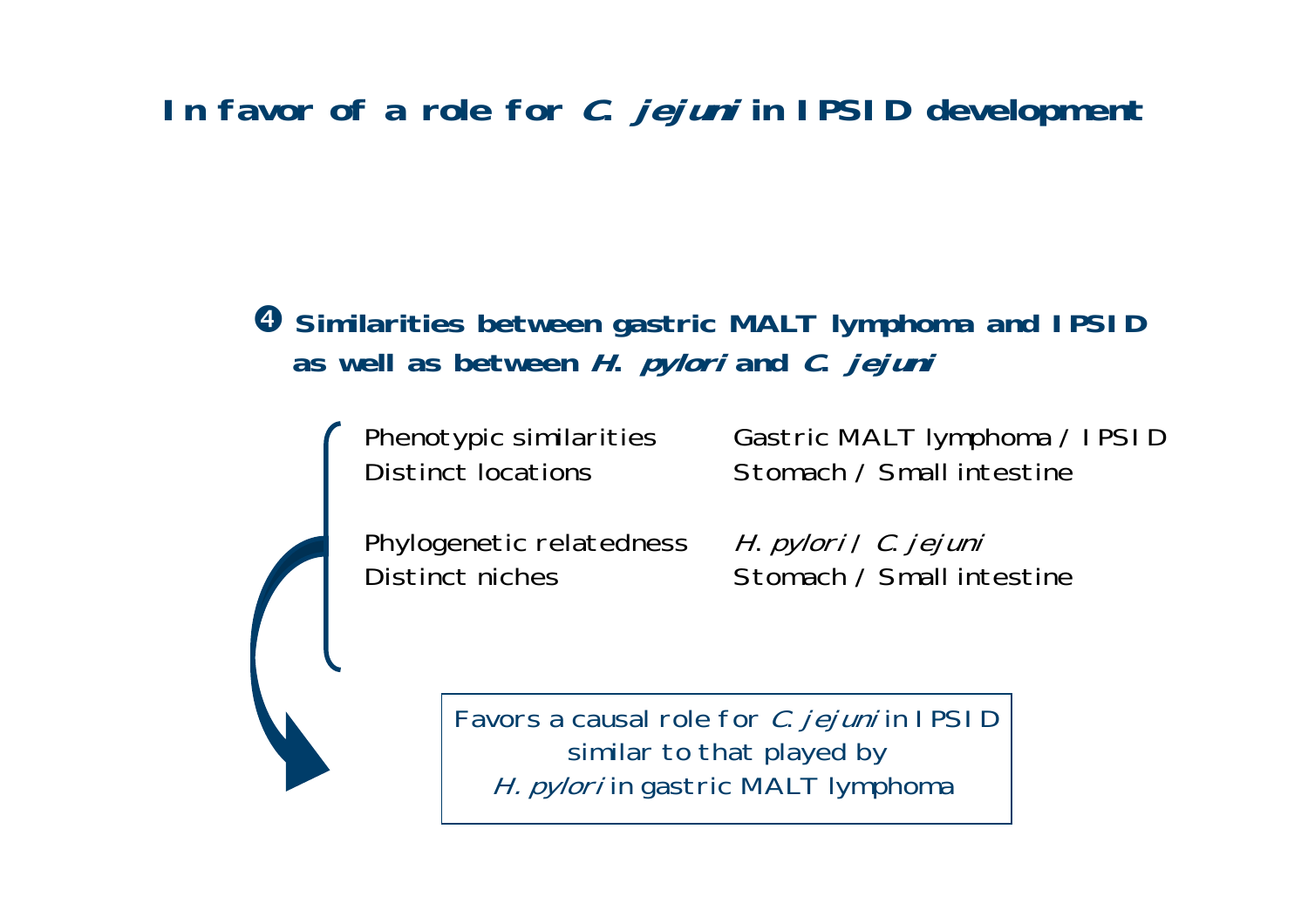#### $\Theta$  **Immunological data**

Autoimmunity = frequently associated with MALT lymphomas

Hashimoto's thyroiditis Thyroid MALT lymphoma Anti-Lewis<sup>b</sup> auto-antibodies Gastric MALT lymphoma

Sjögren's syndrome Salivary gland MALT lymphoma

 $C.$  jejuni = associated with autoimmune manifestations Guillain-Barré's syndrome Fiessinger-Leroy-Reiter syndrome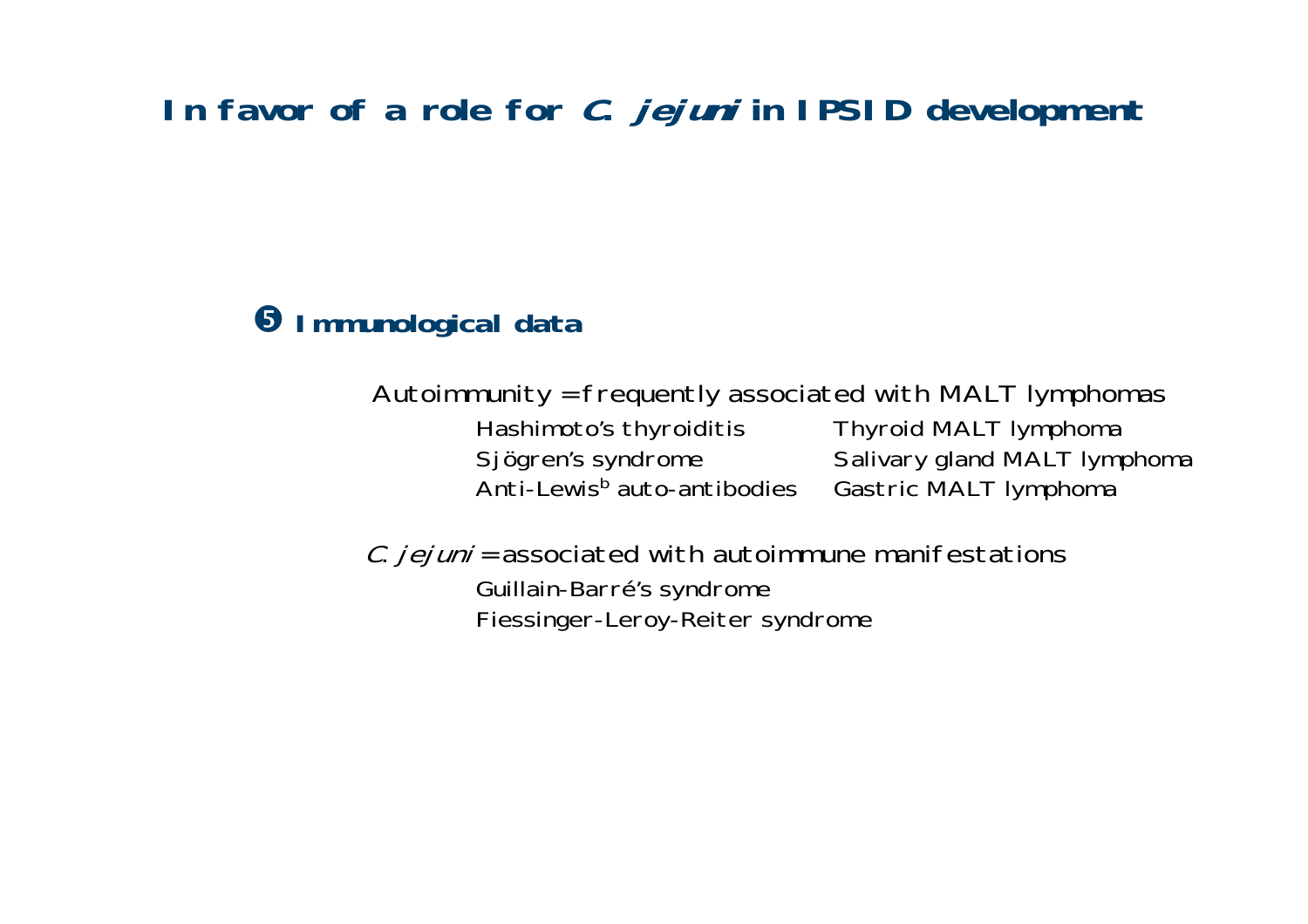### **Lack of evidence for implicating H. pylori**

## **Two cases of IPSID associated with H. pylori infection**

(Lancet 1997, J. Clin. Gastro. 1998)

Significant or fortuitous association ? No microbiological investigation except for H. pylori Treatment used potentially active against *C. jejuni* 

#### **H. pylori association not confirmed in an Iranian study**

(Arch. Iran. Med. 1999) No significant association IPSID / *H. pylori* infection H. *pylori* in 29 % of IPSID and 79 % non-ulcerous dyspepsia

#### **H. pylori not found in our study**

16S and specific PCRs In situ hybridization Immunohistochemistry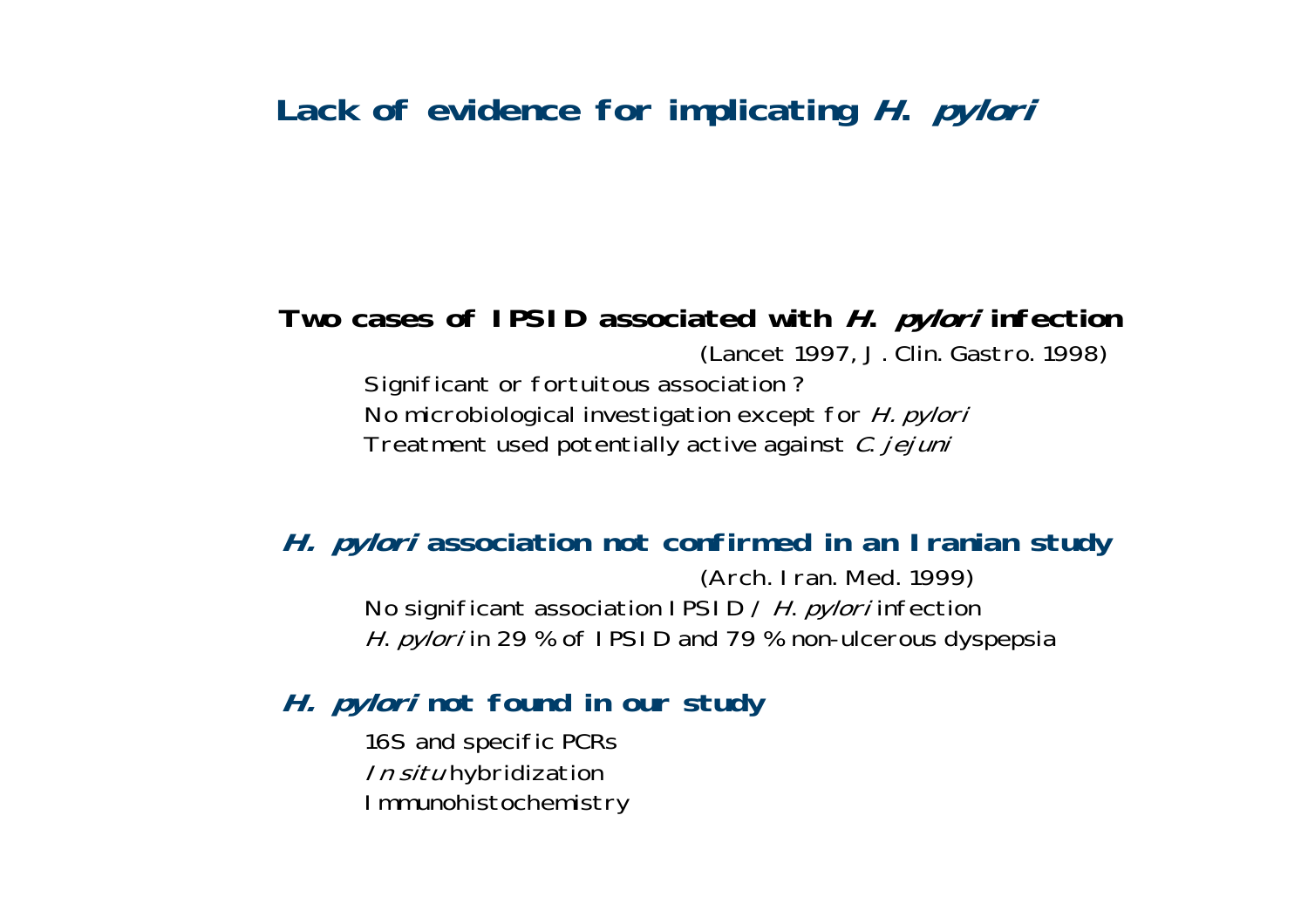≠ Direct lymphomagenesis HTLV1 EBV, HHV-8

**Antigen-driven lymphoproliferation**

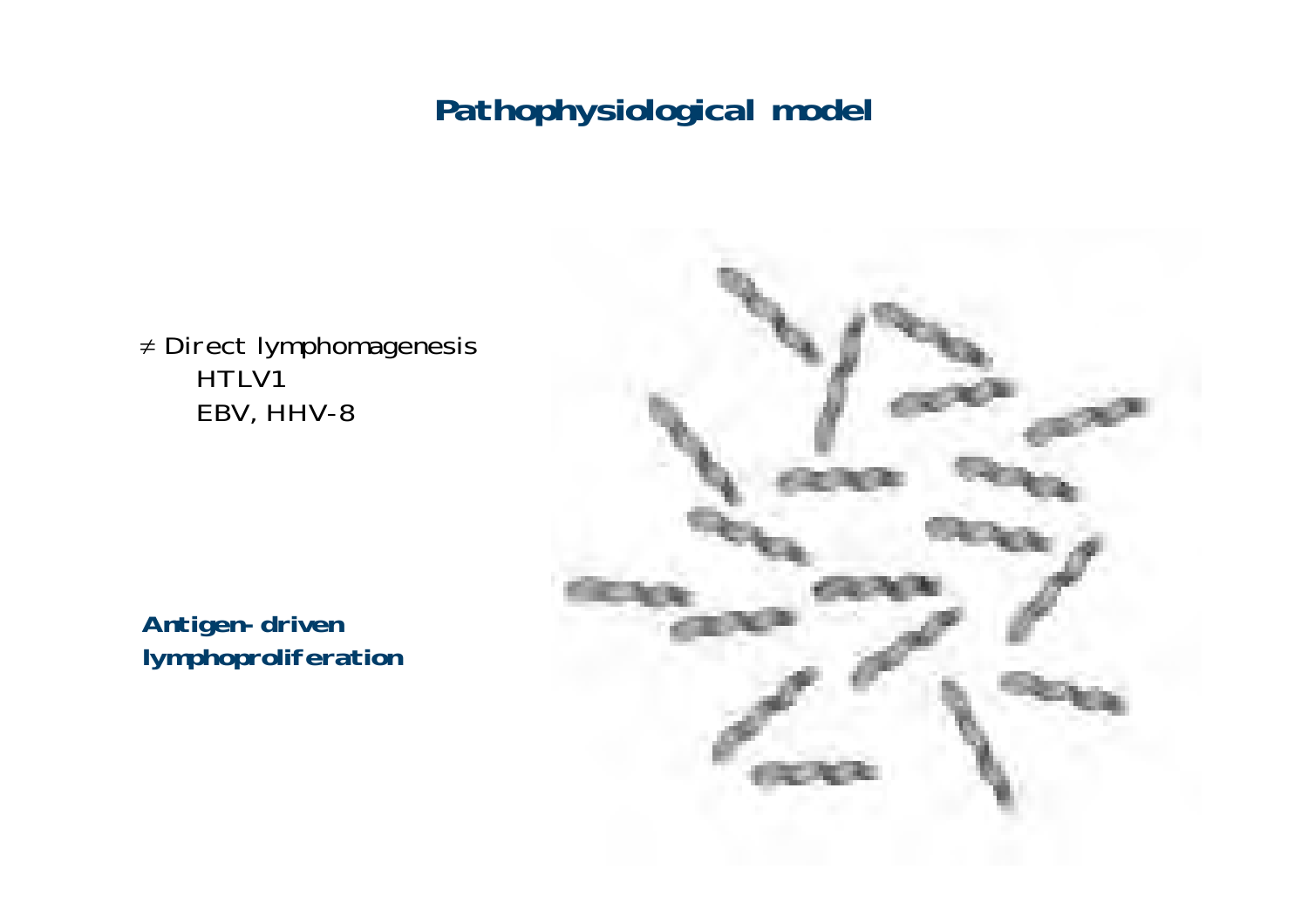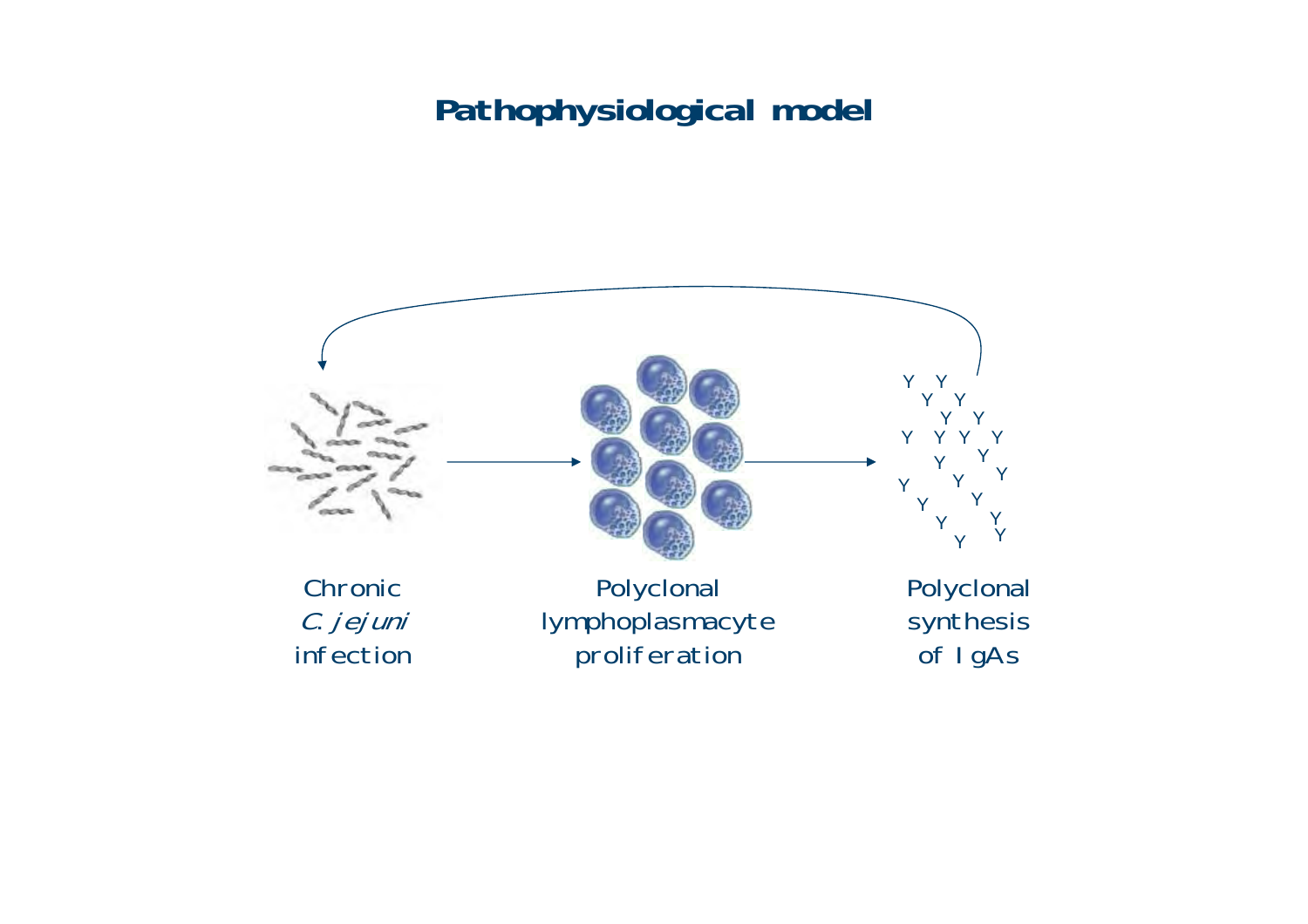

Chronic stimulation of mucosal immunity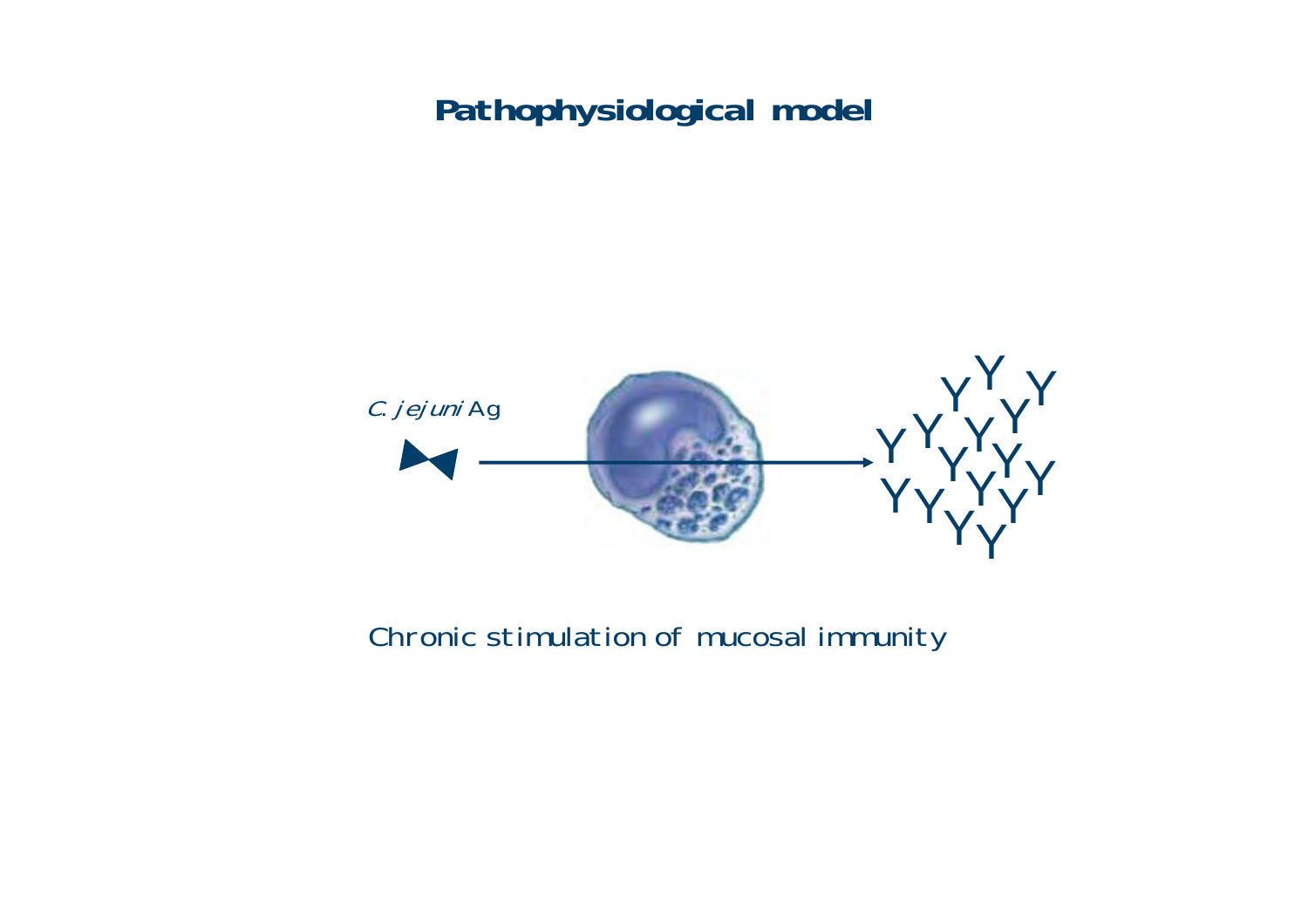

"Physiological" negative regulation of the IgA response by antigen crosslinking of the surface Ig and the Fc $\alpha$  receptor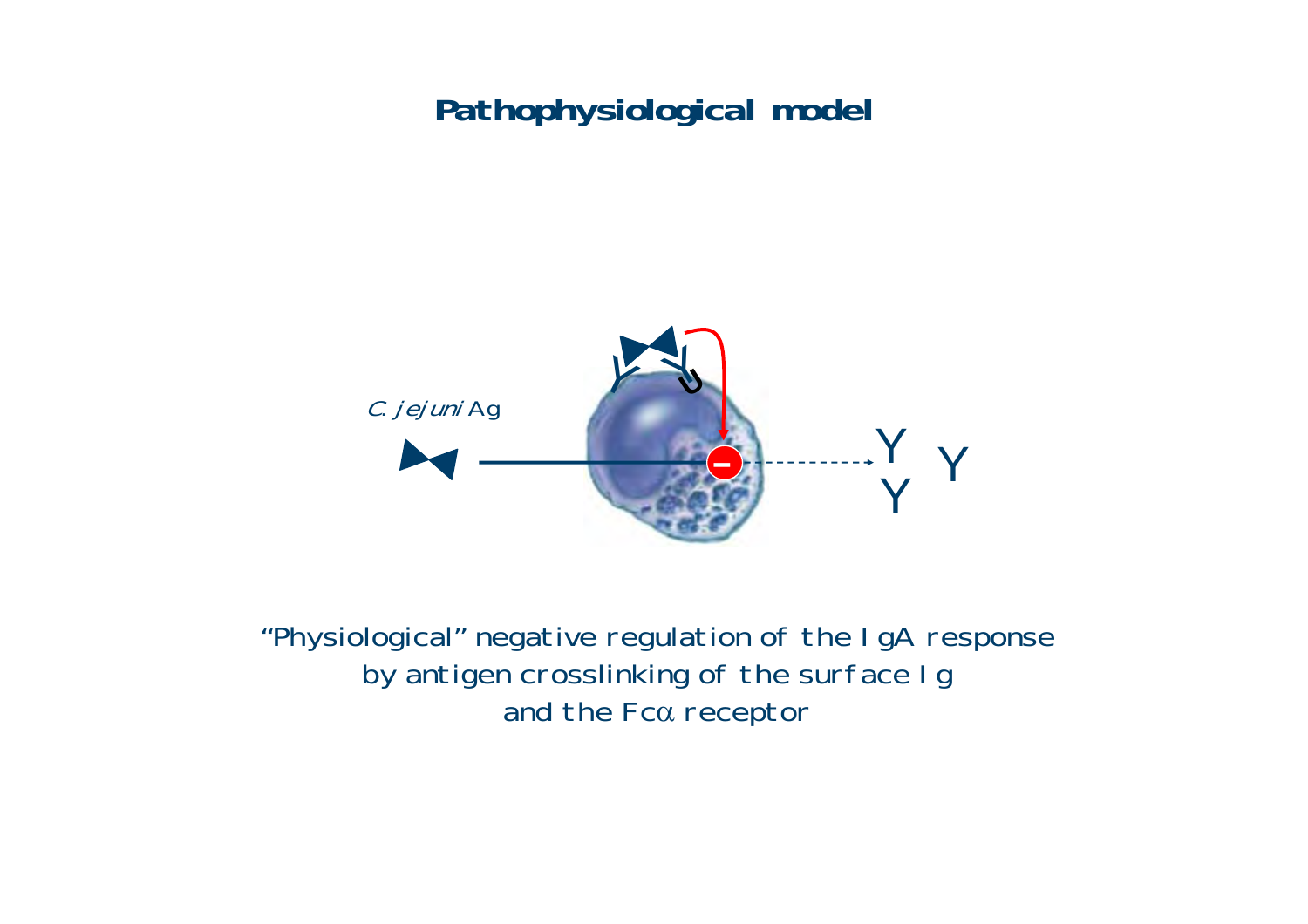

Absence of negative regulation in clones synthesizing a truncated IgA

Expansion of a clone responding to the mitogenic activity of the antigen but insensitive to the negative regulation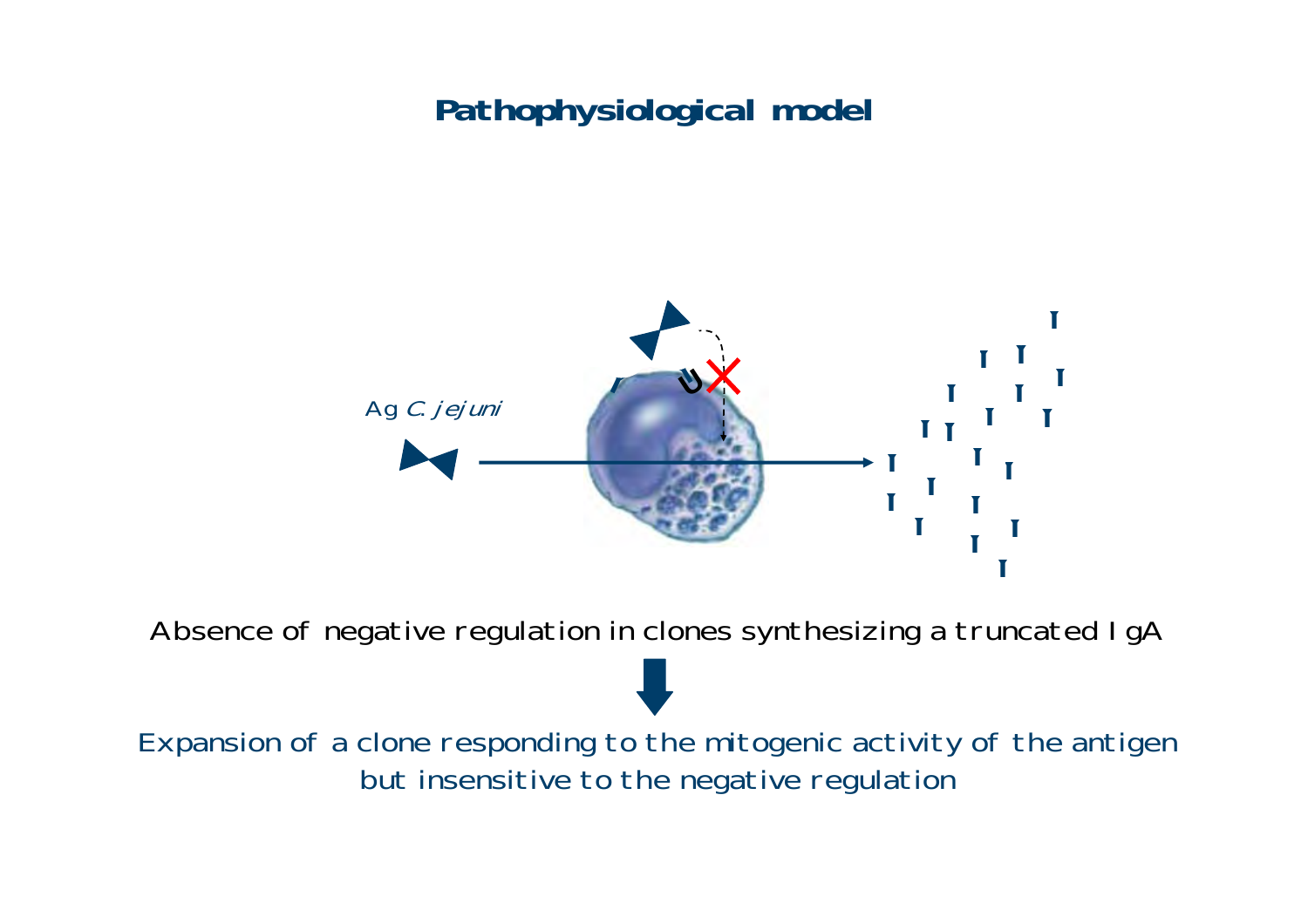

Initial efficacy of the antimicrobial treatment eradicating the antigenic source

Expansion of a clone responding to the mitogenic activity of the antigen but insensitive to the negative regulation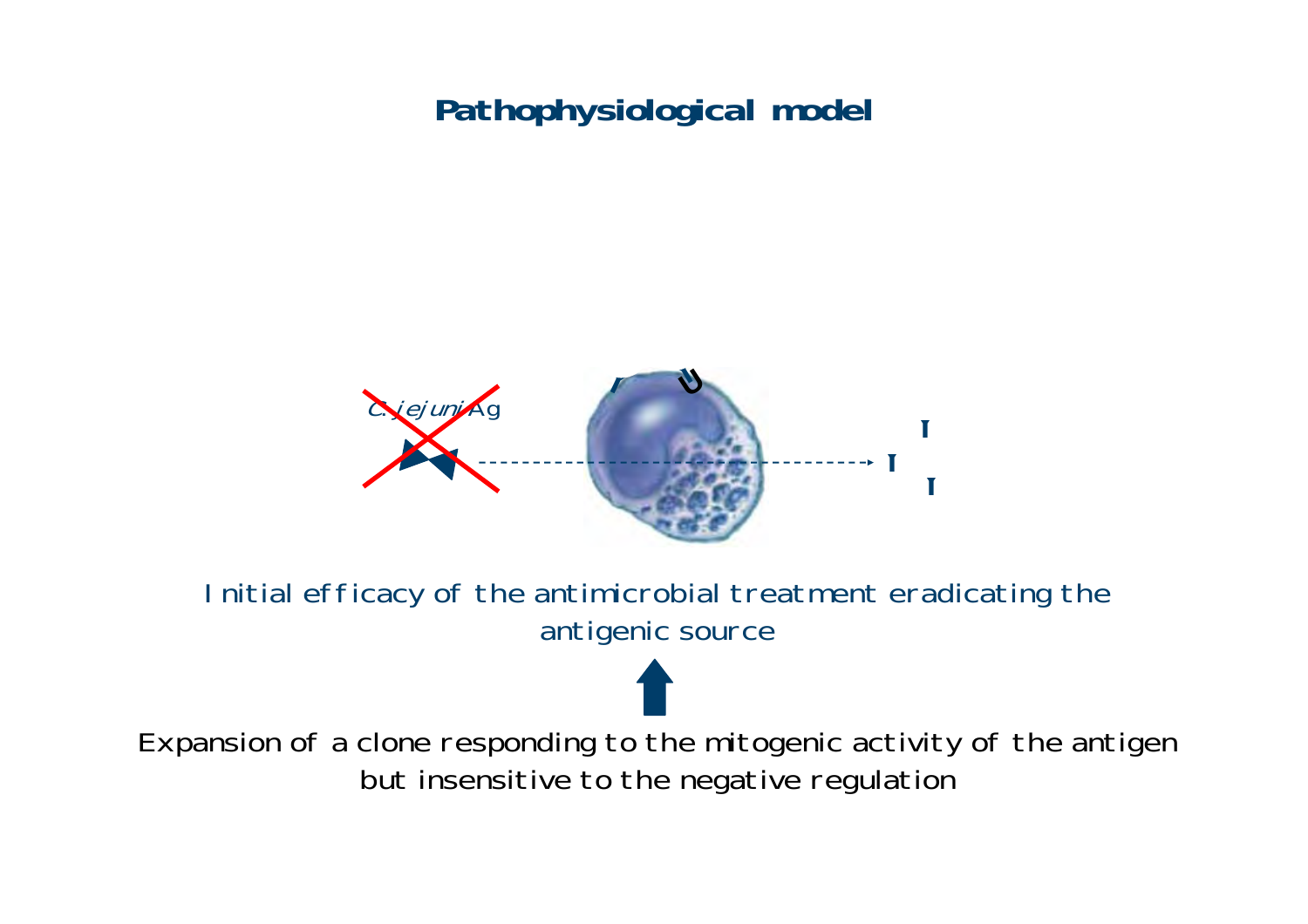### **Conclusions and perspectives**

#### **Prospective study**

- "Quantify" IPSID association with *C. jejuni* 16S and specific PCRs In situ hybridization In collaboration with Institut Pasteur International Network

- Optimal sample quality (Frozen biopsy samples)
- Culture under microaerophilic conditions
- Freezing of IPSID cells for further studies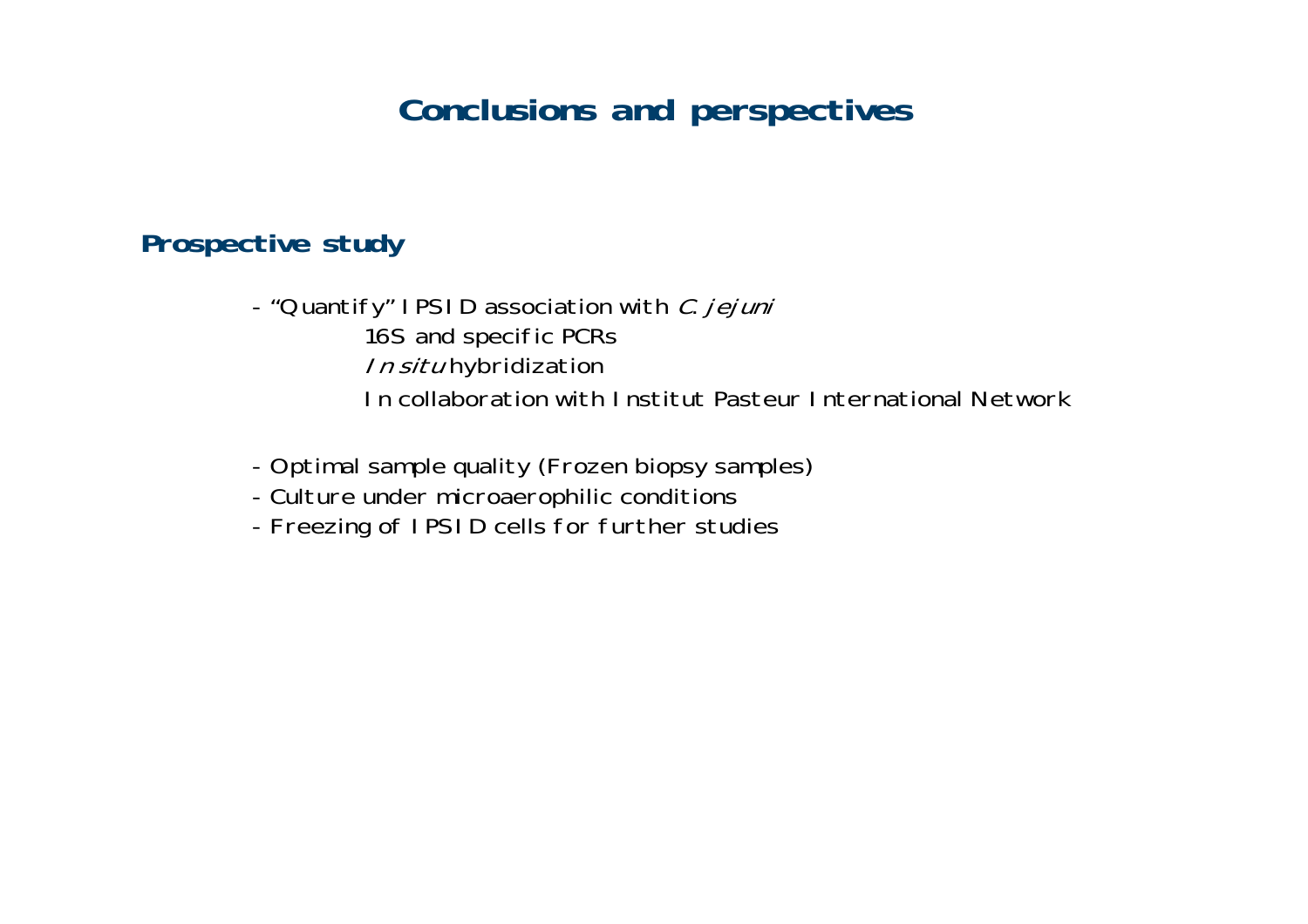## **Conclusions and perspectives**

#### **Pathophysiological studies**

- Lymphoplasmacyte proliferation triggered by *C. jejuni* Ag ?
- T-dependent or T-independent response ?
- Selective advantage of the clone secreting the truncated IgA ? and/or
- Specific role of *C. jejuni* products ? (CdtB toxin induces DNA damages)

#### **Application to other types of lymphomas**

- *B. burgdorferi*-associated cutaneous MALT lymphoma
- *C. psittaci*-associated ocular adnexal MALT lymphoma
- …
- HCV-associated splenic lymphoma with villous lymphocyte
- …